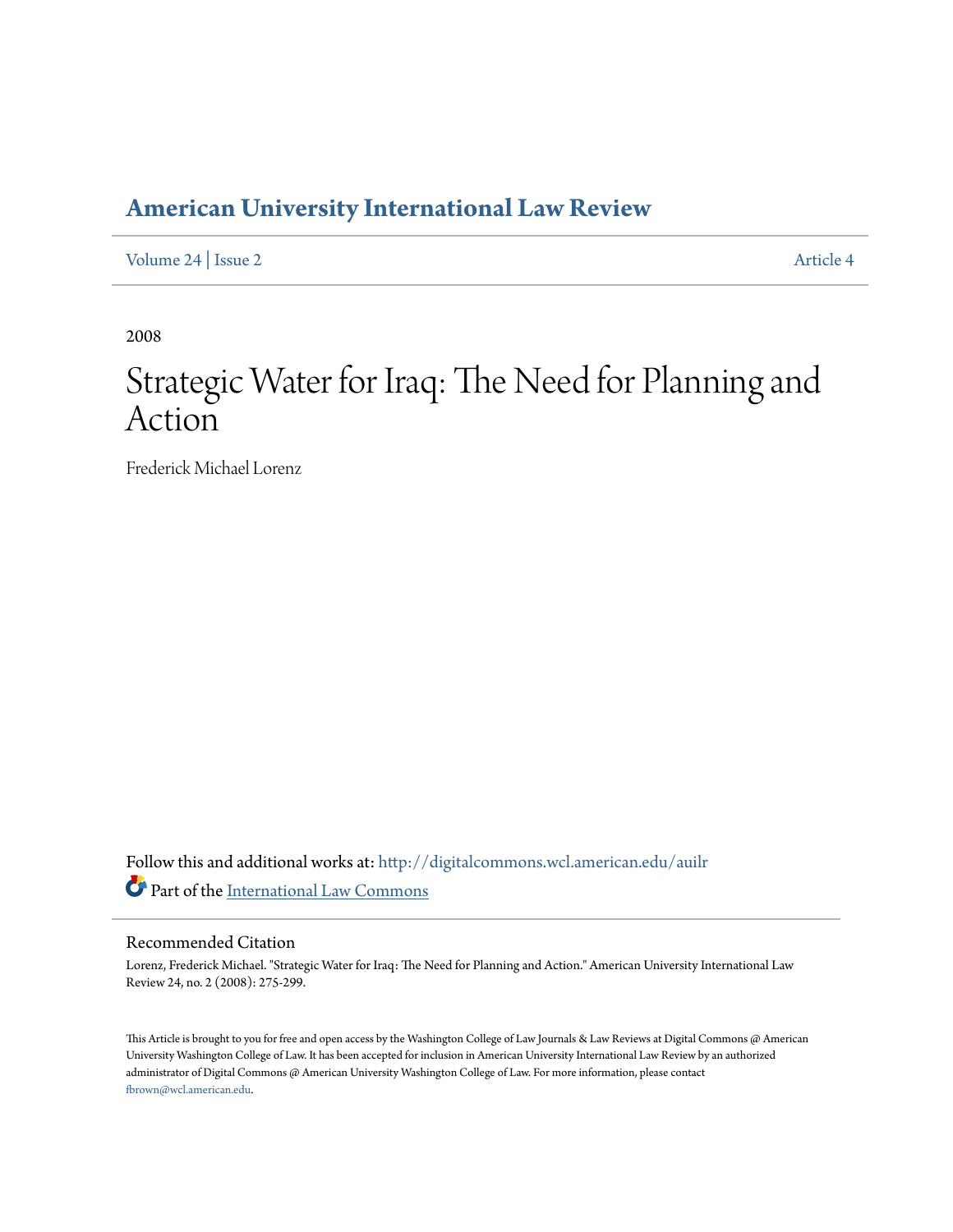# **STRATEGIC WATER FOR IRAQ: THE NEED FOR PLANNING AND ACTION**

FREDERICK MICHAEL LORENZ\*

#### INTRODUCTION

Iraq has drawn the attention of the world since the first Gulf War in 1991. Since the 2003 invasion, the international community has devoted a tremendous amount of effort and resources to Iraq's reconstruction. With the primary emphasis on security and rebuilding infrastructure, the challenges have been formidable and well documented. However, many have ignored another threat, one that will become increasingly important in the years ahead. Iraq heavily depends on the waters of the Euphrates-Tigris, the source of which comes primarily from outside its own borders. Without a plan to preserve the long term "strategic" water for Iraq, and prompt action, any gains in the security or economic sphere in Iraq may be lost.

 <sup>\*</sup> The author holds a B.A. and J.D. from Marquette University, and an LL.M. in Land Use Management and Control from George Washington University with Highest Honors. He served in the United States Marine Corps as a Judge Advocate for twenty-seven years, and is currently a Senior Lecturer for the Jackson School of International Studies at the University of Washington in Seattle and a Senior Peace Fellow with the Public International Law and Policy Group.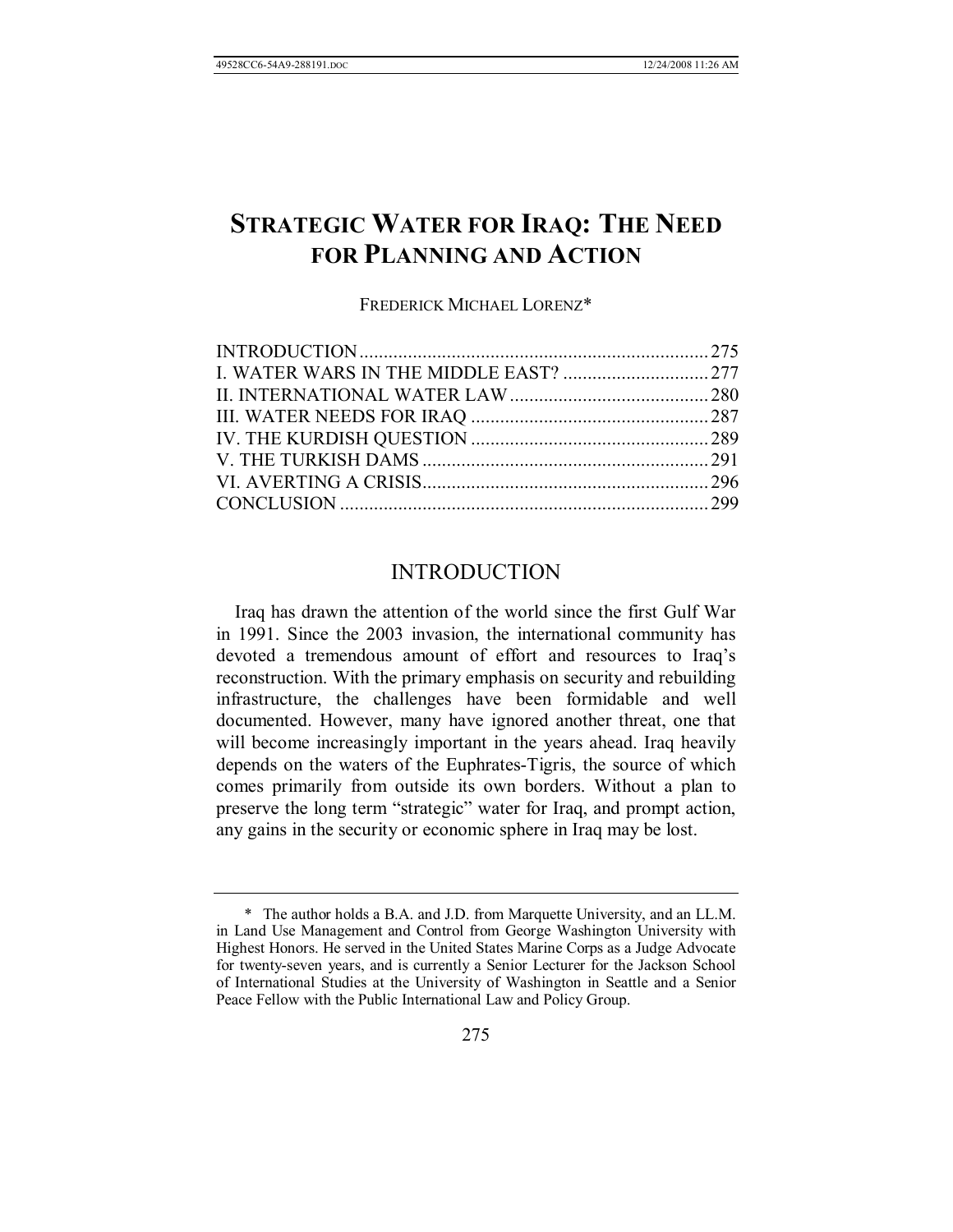Unique geography and its access to water have shaped the history of the Euphrates-Tigris Basin. The "Rivers of Eden" find their source in modern-day Turkey, in the central highlands where rain and snow are plentiful. The Euphrates flows through Syria and Iraq to the head of the Persian Gulf, where it joins the Tigris at the Shat-Al-Arab. The Tigris flows directly from Turkey to Iraq, where it obtains additional flows from the Zagros Mountains in Iran.

Turkey has been blessed with an environment that can optimally utilize the waters of the "Two Rivers" of the Euphrates-Tigris. Deep valleys, cooler temperatures and fertile soil provide good conditions for catchment, water diversions and agriculture. This is not true for the neighbors to the south, both Syria and Iraq, where desert conditions and high evaporation rates prevail. Population growth and increasing demands from agriculture will seriously affect the supply, both in quantity and quality, in the years ahead.

As the population in Turkey, Syria and Iraq expands, potential water deficiencies have become a major concern. The Two Rivers provide a substantial amount of the fresh water for all three countries, although Syria's reliance on the Euphrates is noteworthy. In a study completed in 2001, the World Bank Environmental Department predicted the amount of fresh water available per capita for "water stressed" countries in the region in  $2025$ .<sup>1</sup> For Iraq the 1990 figures were 5,285 cubic meters per capita per year ("CMY") but the 2025 figures are projected to be 2000 CMY.2 For Syria the 1990 numbers were 439 CMY but they will be reduced to 161 CMY by  $2025.^3$ 

Of the Two Rivers, the Euphrates requires particular attention. While approximately fifty percent of the water in the Tigris originates outside Iraq, "more than [ninety percent] of [the

 <sup>1.</sup> RAFIK HIRJI & HANS OLAV IBREKK, ENVIRONMENTAL AND WATER RESOURCES MANAGEMENT 8 (World Bank Env't Dep't, 2001), *available at* http://www-wds.worldbank.org/external/default/WDSContentServer/WDSP/IB/20 02/05/20/000094946\_0205040403116/Rendered/PDF/multi0page.pdf (noting that water stressed areas often have a heightened threat of conflict in times of drought).

 <sup>2.</sup> Rafik Hirji & Hans Olav Ibrekk, Water Resources Data: Water Stressed and Water Scarce Countries: 2025 Projections, http://www.waterinfo.gr/pages/ data.html (last visited Dec. 4, 2008) [hereinafter Hirij & Ibrekk, 2025 Projections]. 3*. Id.*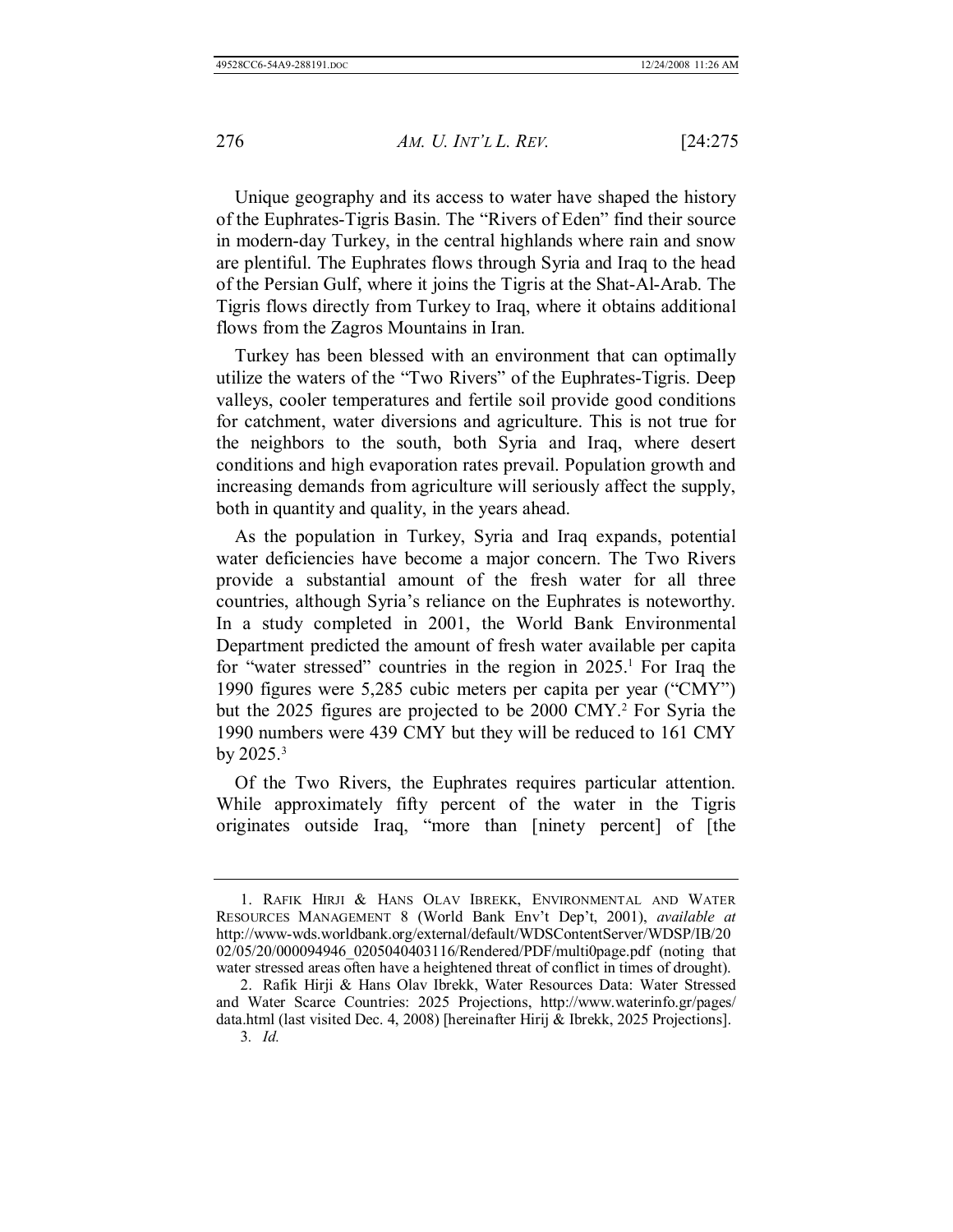Euphrates] water comes from outside the country."4 An agreement reached between Syria and Iraq in April 1990, granted to Iraq fiftyeight percent of the water received by Syria from Turkey.<sup>5</sup> In May 2004, the Iraqi Minister of Water Resources stated that Iraq historically used nearly thirty billion cubic meters (BCM) per year from the Two Rivers but now uses about a third of that amount.<sup>6</sup> Predictions always entail some degree of guesswork, but the evidence is clear that water demand in the region in the next ten to twenty years will exceed supply.

When rivers cross international boundaries the most difficult questions arise: Who is entitled to the water, and how can downstream countries be protected? Turkey is clearly in the strongest position in the Euphrates-Tigris Basin, geographically, politically and militarily. But this is a volatile region where international relations are driven by numerous factors, including oil, politics, extremism, economics, and outside intervention.

#### I. WATER WARS IN THE MIDDLE EAST?

The question of water and conflict is receiving increased attention from scholars and policy makers. There is a long history of water playing a role in conflict; Peter Gleick of the Pacific Institute has attempted to provide a comprehensive chronology.7 Gleick regularly

 <sup>4.</sup> Food and Agriculture Organization of the United Nations, AQUASTAT – FAO's Information System on Water and Agriculture: Iraq, http://www.fao.org/nr/ water/aquastat/countries/iraq/index.stm (last visited Aug. 18, 2008) [hereinafter 2008 FAO Report] (comparing the relative significance of the two rivers to Iraq's access to and control over international watercourses).

<sup>5</sup>*. See* Eyal Benvenisti, *Water Conflicts during the Occupation of Iraq*, 97 AM. J. INT'L L. 860, 867 (2003) (relating the fact that this is less than one-third the amount of water Iraq previously received from the Euphrates river).

<sup>6</sup>*. See* Dale Gavlak, *Iraq Seeks to Ease Water Shortage*, BBC NEWS, May 31, 2004, http://news.bbc.co.uk/2/hi/middle\_east/3764905.stm (explaining the view of Iraq's Minister for Water Resources, that the water shortage is caused by a lack of information-sharing and cooperation between countries, as well as poor infrastructure).

<sup>7</sup>*. See* generally PETER H. GLEICK, WATER CONFLICT CHRONOLOGY (Pacific Institute, 2008), http://worldwater.org/conflictchronology.pdf (dividing the world's water conflicts into six types, including conflicts over control of water resources, conflicts treating water as a military tool, conflicts treating water as a political tool, conflicts targeting water sources as tools of terrorism, conflicts that feature water systems as targets of military actions by the nation or state, and conflicts where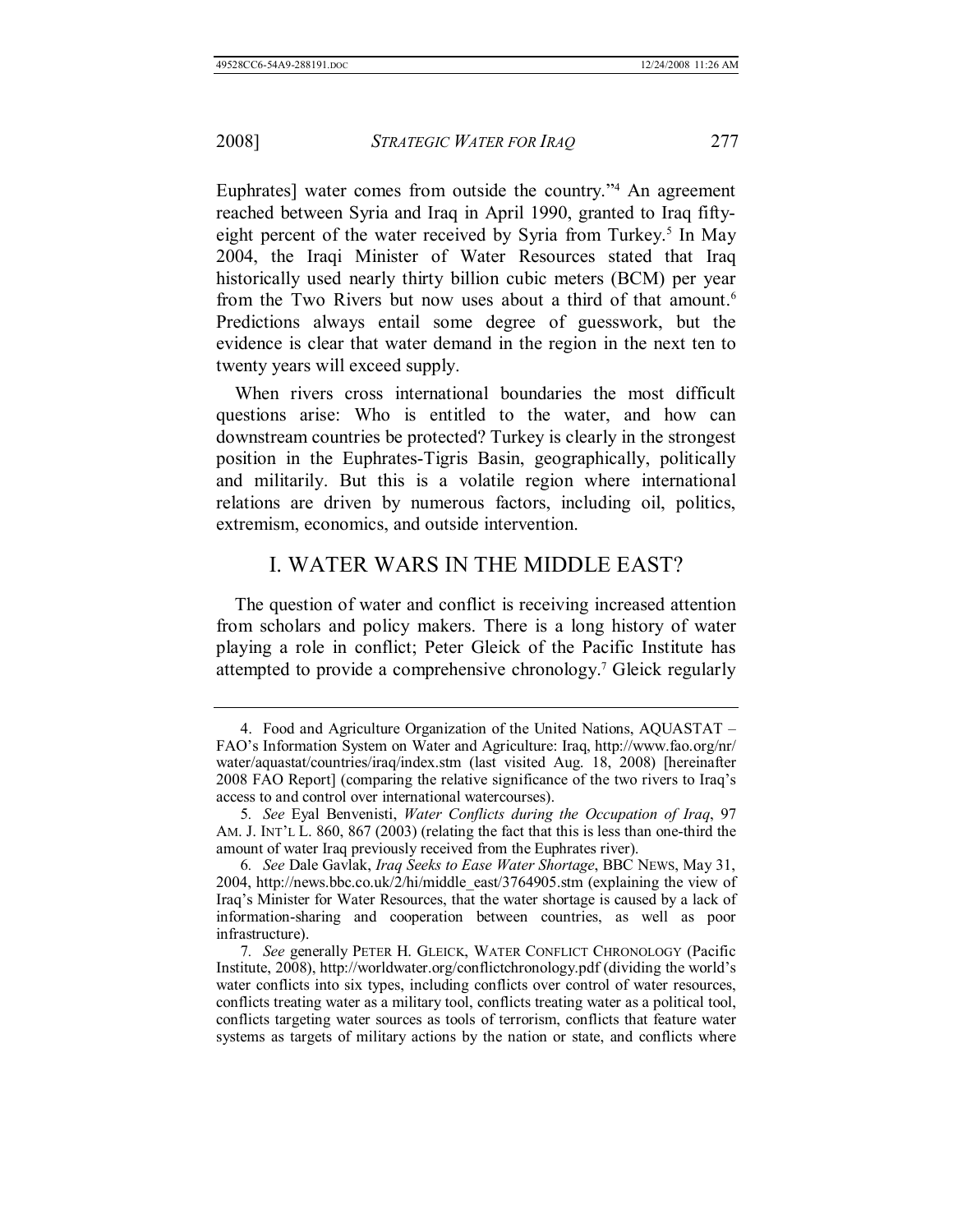updates the chronology, and the most recent events are generally attributed to terrorism, including the 2003 bombing of a water supply pipeline in Iraq. Although water has rarely been the primary factor in war, there is an emerging consensus that the likelihood of conflict over water will increase in the next fifteen years "as countries press against the limits of available water."8 In a 2001 speech, the Chairman of the U.S. National Intelligence Council warned:

By 2015 nearly half the world's population—more than 3 billion people—will live in countries that are "waterstressed"—having less than 1,700 cubic meters of water per capita per year—mostly in Africa, the Middle East, South Asia, and northern China . . . . Water shortages occurring in combination with other sources of tension—such as in the Middle East—will be the most worrisome.<sup>9</sup>

Professor Tony Allen of the University of London, School of Oriental and African Studies notes that "the Middle East as a region ran out of water in the 1970's."10 Professor Allen has theorized that the shortage has been made up by importing food, and the water is now "virtual" and contained or imbedded in the imported commodities.11 As an example, one kilogram of wheat requires 1000

water systems play a significant role in development disputes).

 <sup>8.</sup> NATIONAL INTELLIGENCE COUNCIL, GLOBAL TRENDS 2015: A DIALOGUE ABOUT THE FUTURE WITH NONGOVERNMENTAL EXPERTS 27 (2000), *available at* http://www.dni.gov/nic/PDF\_GIF\_global/globaltrend2015.pdf (noting that historically water shortages have a tendency to increase cooperation, but as water becomes more scarce and populations increase, the likelihood of conflict over water also increases).

 <sup>9.</sup> John C. Gannon, Chairman, Nat'l Intelligence Council, Remarks at a Conference Sponsored by Friedrich Ebert Stiftung: The Role of Intelligence Services in a Globalized World (May 21, 2001), *available at* http://www.dni.gov/ nic/speeches\_globalizedworld.html (emphasizing the vulnerability of the Middle East to more serious water conflicts due to the already-high political tensions in that region).

 <sup>10.</sup> J. ANTHONY ALLAN, THE MIDDLE EAST WATER QUESTION: HYDROPOLITICS AND THE GLOBAL ECONOMY 5 (2002) [hereinafter ALLAN, THE MIDDLE EAST].

 <sup>11.</sup> J. Anthony Allan, *Water Stress and Global Mitigation: Water, Food, and Trade*, ARID LANDS NEWSL., Spring/Summer 1999 (Office of Arid Land Studies, Univ. of Ariz., Tucson, Ariz.), *available at* http://cals.arizona.edu/OALS/ALN/ aln45/allan.html (offering one theory on how the Middle Eastern economic systems compensate for water scarcity in the region).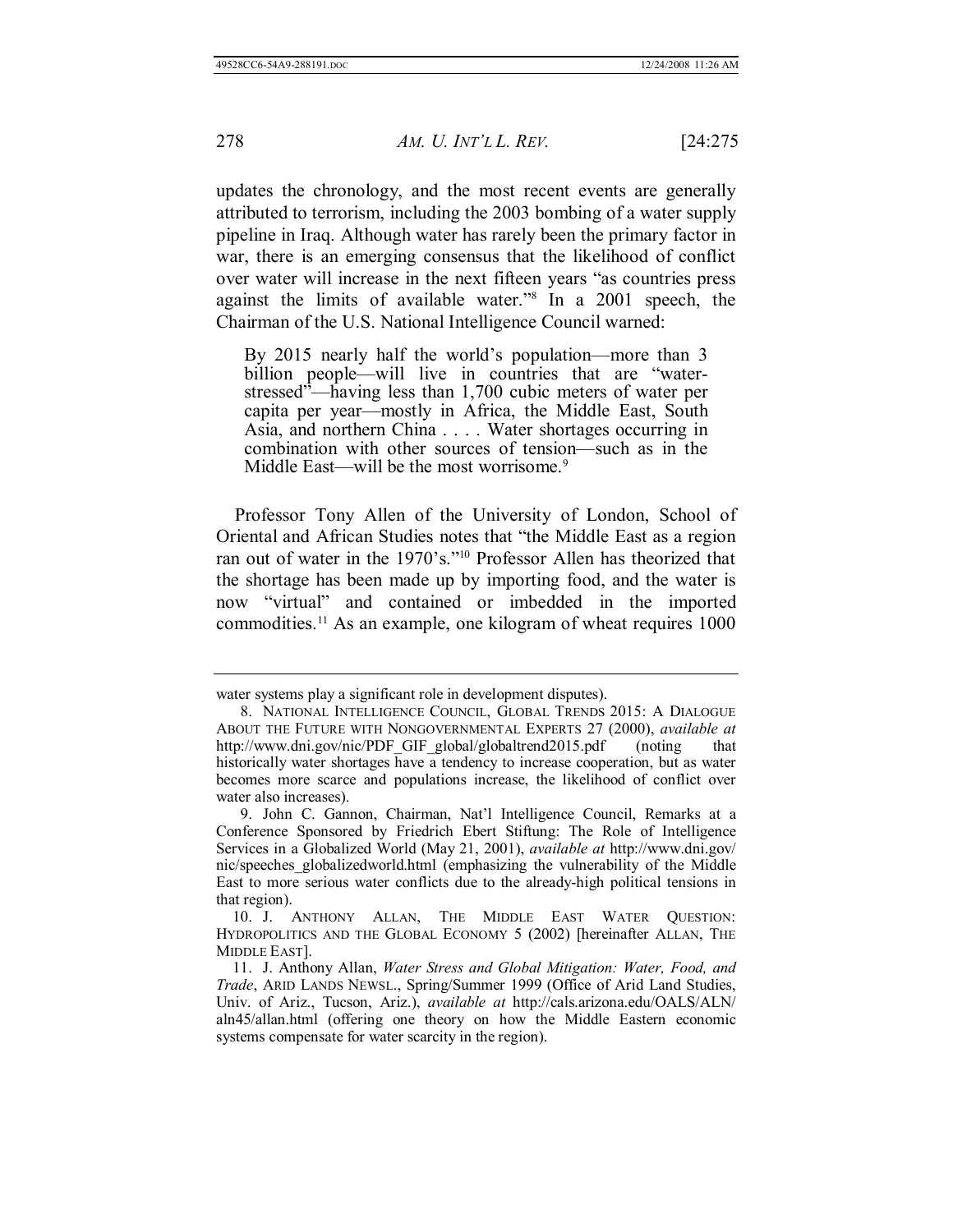liters of water to produce.<sup>12</sup> A nation that is water-scarce can make up for the shortage by importing food. But this is not a solution for countries that do not have the economic resources, and in matters of food security a nation will prefer not to rely on the good will of neighboring states to make the food available.

There have been dire predictions of water wars for years. In 1988, author R.Z. Chesnoff posited the following hypothetical scenario: "Nov. 12, 1993. War erupted throughout the Middle East today in a desperate struggle for dwindling water supplies. Iraqi forces, attempting to smash a Syrian blockade, launched massive attacks on the Euphrates River valley. Syria answered with missile attacks on Baghdad."13 Long after his prediction, the scenario depicted by Mr. Chesnoff has not yet occurred. The "water pessimists" have been consistently proven wrong, but their alarm is not misplaced.14 Although there may not be a clear and present danger of a water war between Turkey, Syria, or Iraq, the next twenty years are likely to see more political instability and declining public health in the region. A water crisis is likely, but may not occur as a classic shooting war. Some analysts believe the problem is not water stress *per se* (as with conditions within individual countries) but rather the unilateral attempts to develop an international river without an agreement between neighbors.<sup>15</sup> Further, there seems to be new consensus that water will become an increasingly volatile strategic issue in the next ten to twenty years.16 Combined with a global food

 <sup>12.</sup> World Water Council, Virtual Water, http://www.worldwatercouncil.org/ index.php?id=866 (last visited Sept. 26, 2008) (illustrating how a country can reduce domestic water use by importing foods that require a large amount of water to grow).

 <sup>13.</sup> Richard Z. Chesnoff, *When Water Feeds Flames*, U.S. NEWS & WORLD REP., Nov. 21, 1988, at 47 (imagining violence between Iraq and Syria as they fight for control over the water of the Tigris and Euphrates Rivers).

 <sup>14.</sup> ALLAN, THE MIDDLE EAST, *supra* note 10, at 3 (arguing that into the future, the countries in the region of the Middle East and North Africa will encounter the greatest difficulty in ensuring freshwater supply sufficiently satisfies the needs of their growing populations).

 <sup>15.</sup> Sandra L. Postel & Aaron T. Wolf, *Dehydrating Conflict*, FOREIGN POL'Y, Sept.-Oct. 2001, at 60, 63 (stating that "[W]ater disputes between countries, though typically not leading to war directly, have fueled decades of regional tensions, thwarted economic development, and risked provoking larger conflicts before eventually giving way to cooperation.").

 <sup>16.</sup> Jason J. Morrissette & Douglas A. Borer, *Where Oil and Water Do Mix:*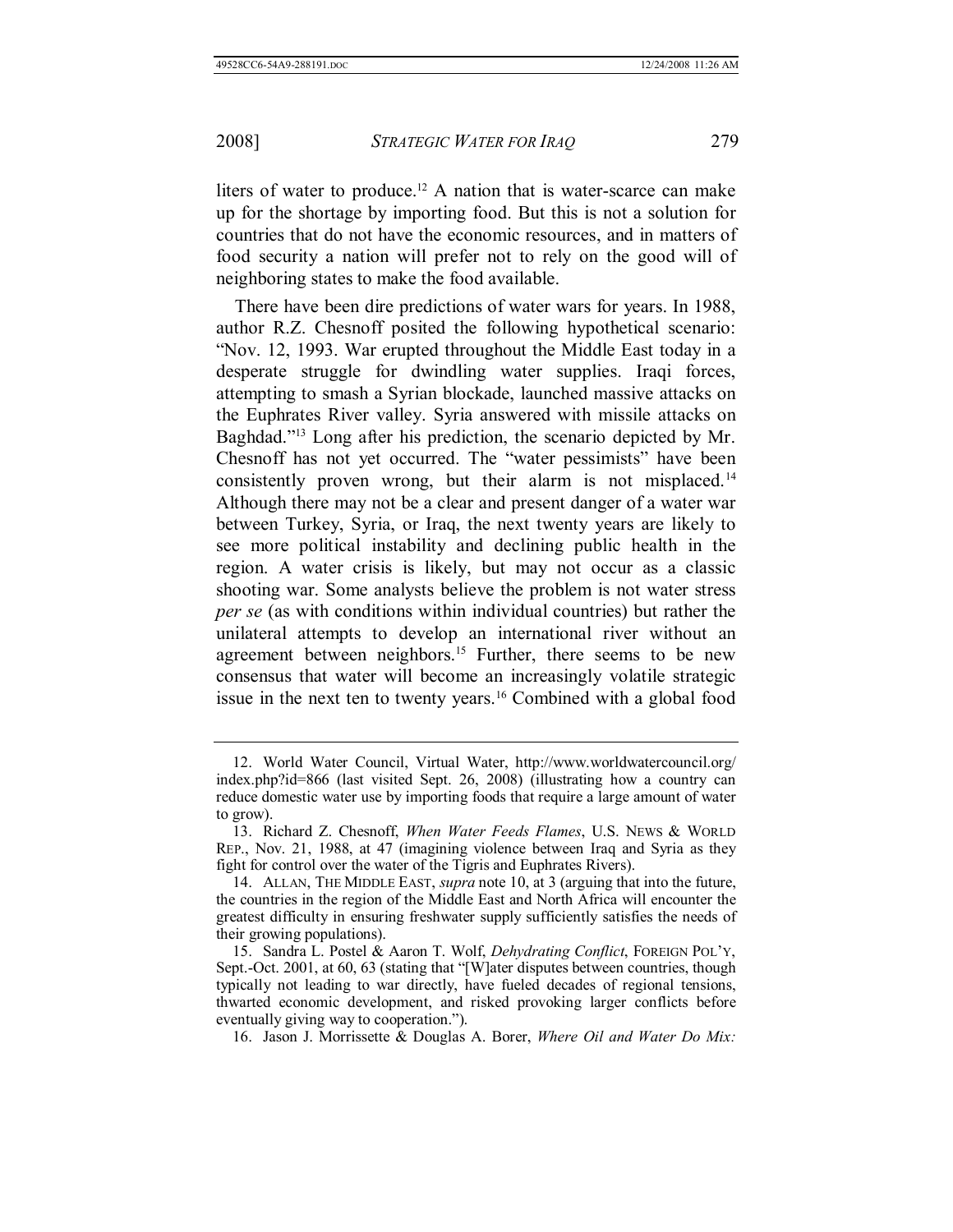crisis that has already taken its toll in 2008, there is real cause for alarm.17

Since 2003 and the invasion of Iraq, the strategic landscape in the region of the Tigris-Euphrates has changed dramatically and is still unstable. Without increased international attention, the situation will undermine other factors that might otherwise favor regional stability.18 This means that even if the optimists are right, and Iraq eventually emerges as a stable and peaceful country, all gains can be lost if a water crisis envelops the area. Even though the situation in Iraq remains unsettled, the long-term consequences of a water crisis in the next ten to twenty years cannot be ignored.

### II. INTERNATIONAL WATER LAW

Prior to World War I, international law with respect to rivers primarily served to resolve disputes concerning freedom of navigation.19 Since that time, increasing polulation and dwindling water supplies have led policy-makers to attempts to provide general guidelines applicable to the world's watersheds. The concept of a "drainage basin," for example, was accepted by the International Law Association in the Helsinki Rules of 1966, it also provided guidelines for the reasonable and equitable sharing of a common

*Environmental Scarcity and Future Conflict in the Middle East and North Africa*, PARAMETERS, Winter 2004-2005, at 86, 87 (noting that trends towards elites holding ownership of scarce natural resources and the associated violent conflicts are likely to continue and worsen without peace agreements and an increased reliance on virtual water, the water conserved by importing food).

<sup>17</sup>*. See, e.g.*, Anthony Faiola, *The New Economics of Hunger*, WASH. POST, Apr. 27, 2008, at A1 (highlighting the outbreaks of violence in numerous countries as a direct result of the global food crisis and rising food prices).

 <sup>18.</sup> HENRI J. BARKEY, TURKEY AND IRAQ: THE PERILS (AND PROSPECTS) OF PROXIMITY 19 (U.S. Inst. for Peace, 2005) *available at* http://www.usip.org/pubs/ specialreports/sr141.pdf (noting the many setbacks Iraq has suffered since the overthrow of Saddam Hussein, and highlighting the impediment to dialogue between Turkey and Iraq that the invasion has caused).

 <sup>19.</sup> FREDERICK M. LORENZ & EDWARD J. ERICKSON, THE EUPHRATES TRIANGLE 30 (1999) (outlining the history of international water law); *see also* INTERNATIONAL WATER LAW: SELECTED WRITINGS OF PROFESSOR CHARLES B. BOURNE 30-31 (Patricia Wouters ed., Kluwer Law Int'l Ltd. 1997) (explaining that during the eighteenth and nineteenth centuries, international water law served to ensure freedom of navigation).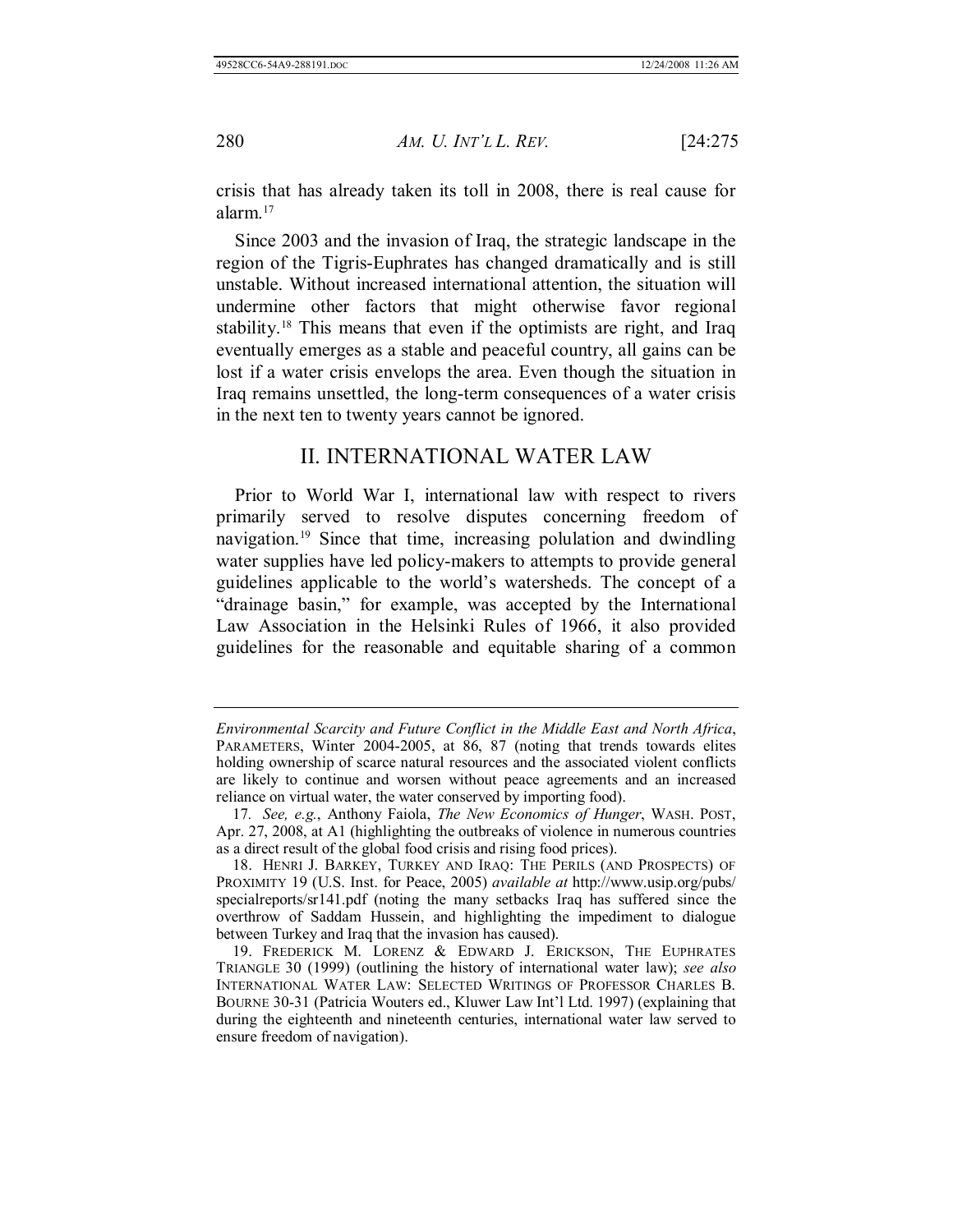waterway.<sup>20</sup> Under Article IV of the Helsinki Rules, "[e]ach basin State is entitled, within its territory, to a reasonable and equitable share in the beneficial uses of the waters of an international drainage basin."21

Developing broad concepts that apply to all watersheds has been challenging from the start. Even the term "international drainage basin" has proven to be controversial in the Euphrates-Tigris Basin, and Turkey has consistently maintained that the two rivers form a single basin.<sup>22</sup> This argument can lead to both practical and political benefits for Turkey. If Iraq should claim a water shortage in the flow of the Euphrates, Turkey can argue any defecit be made up from the excess flow of the Tigris inside Iraq. And Turkey can point to the fact that Iraq has already created a canal to do just that, strengthening its argument on the "one basin" theory.23

Applying general legal guidelines to particular rivers is a daunting task. Article V of the Helsinki Rules lists eleven factors to consider in defining reasonable and equitable use of water.<sup>24</sup> "There is no hierarchy provided for these components; they are instead to be considered as a whole. One important shift in legal thinking in the Helsinki Rules is the right to beneficial use of water, rather than to water *per se*. But this change has not made the rules any easier to

 <sup>20.</sup> International Law Association, *The Helsinki Rules on the Uses of Waters of International Rivers*, 52 INT'L L. ASS'N REP. CONF. 484 (1966) [hereinafter *Helsinki Rules*] (outlining the duties and obligations of States using and sharing international drainage basins, including both surface and underground waters).

<sup>21</sup>*. Id.* art. 4 (stating, with further explanation in art. 5, that States determine the definition of a reasonable and equitable share in the light of all relevant factors).

 <sup>22.</sup> AYSEGUL KIBAROGLU, BUILDING A REGIME FOR THE WATERS OF THE EUPHRATES-TIGRIS RIVER BASIN 241 (Kluwer Law International, Ltd. 2002)

<sup>23</sup>*. Id.* at 241-42 (describing the Thartar Canal in Iraq and surplus water in the Tigris River).

<sup>24</sup>*. Helsinki Rules*, arts. 4, 5, *supra* note 20 (listing the factors that States must consider, including but not limited to: the geography of the basin, the hydrology of the basin, the climate affecting the basin, the past utilization of waters of the basin, the economic and social needs of each basin State, the population dependent on the waters of the basin in each basin State, the comparative costs of alternative means of satisfying the economic and social needs of each basin State, the availability of other resources, the avoidance of unnecessary waste in the utilization of waters of the basin, the practicability of compensation to one or more of the co-basin States as a means of adjusting conflicts among uses, and the degree to which of a basin State may be satisfied, without causing substantial injury to a co-basin State).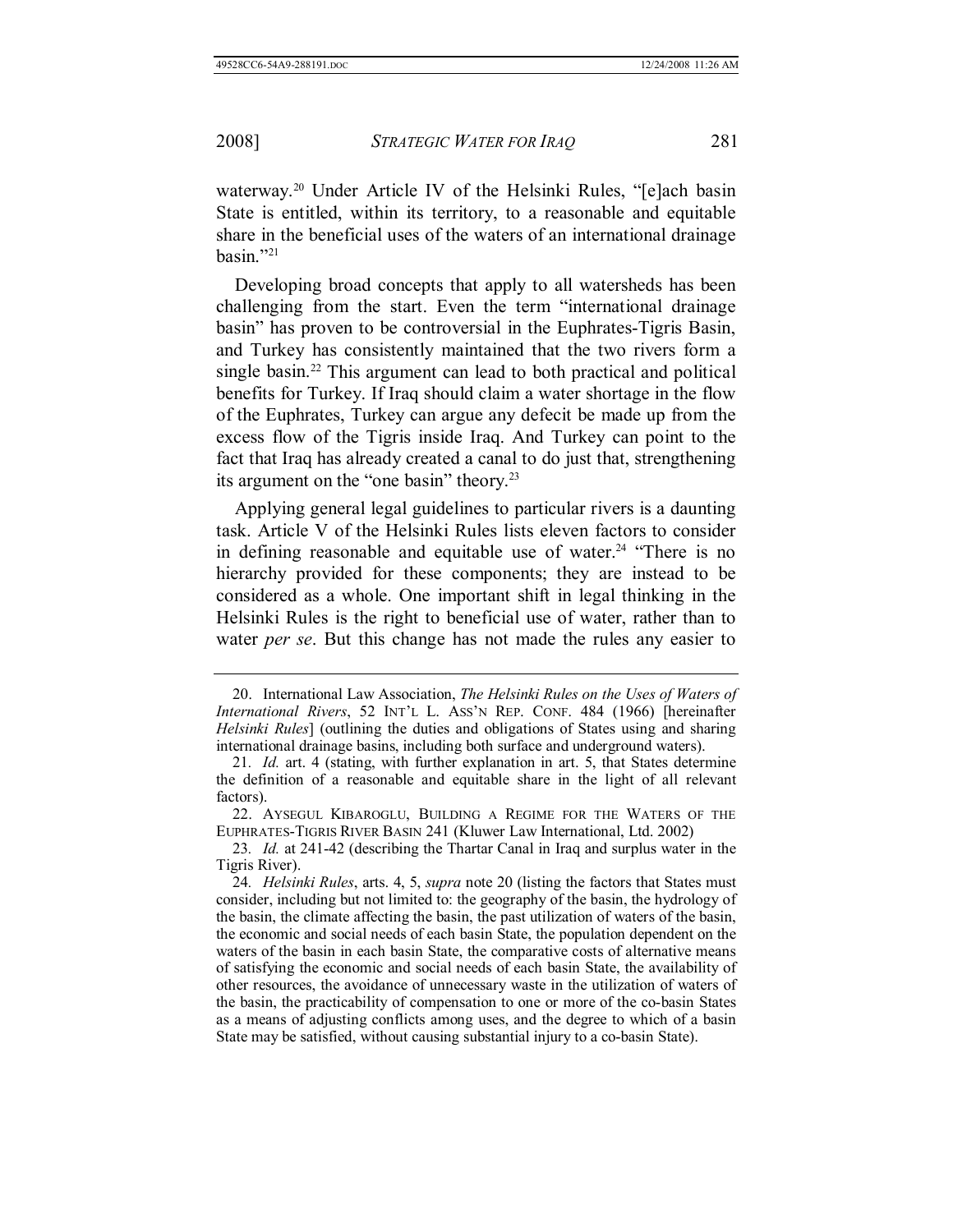apply, and the Helsinki Rules have rarely been used to help define water use. The Mekong Committee used the Helsinki Rules definition of 'reasonable and equitable use' in formulation of their Declaration of Principles in 1975, although no specific allocations were determined."<sup>25</sup> Although they were rarely applied, in the absence of any other framework for resolving international water disputes most States considered them to be valid as customary international law.26

During the United Nations' review of the Helisinki Rules, some states (notably Brazil, Belgium, China, and France) viewed the drainage basin approach as contravening national soveriegnty, and objected to its prominence.<sup>27</sup> "Others, notably Finland and the Netherlands, argued that a watershed was the most rational and scientific unit to be managed. Still others argued that, given the complexity and uniqueness of each watershed, general codification should not even be attempted."28 States were of course determined to promote their own national interest and each brought a unique history and experience in disputes over water. Some States were heavily reliant on water from outside their own borders, and others, such as China, Canada and Turkey, were more concerned with sovereignty over water inside the country. On December 8, 1970, the U.N. General Assembly directed its own legal advisory body, the International Law Commission to prepare a draft Codification of the Law on Water Courses for Purposes other than Navigation.<sup>29</sup>

 <sup>25.</sup> LORENZ & ERICKSON, *supra* note 19, at 30. *See also* Aaron T. Wolf, *Criteria for Equitable allocations: The Heart of International Water Conflict*, NAT. RESOURCES F., Feb. 1999, at 3-4 (noting that although States have only used the guidelines once, several States have questioned the potentially under inclusive process used in drafting the Helsinki Rules).

<sup>26</sup>*. See* Salman A. Salman, *The Helsinki Rules, the UN Watercourses Convention and the Berlin Rules: Perspectives on International Water Law*, 23 INT'L J. WATER RESOURCES DEV. 630 (2007) (discussing the history and development of the Helsinki Rules).

 <sup>27.</sup> Other Legal Questions: Progressive Development and Codification of the Rules of International Law Relating to International Watercourses, 1970 U.N.Y.B. 817, 819, U.N. Sales No. E.72.I.1 [hereinafter Other Legal Questions] (noting the vote of Brazil against the resolution and reporting the objections of China and other countries to various parts of the resolution).

 <sup>28.</sup> LORENZ & ERICKSON, *supra* note 19, at 30; *see also* Other Legal Questions, *supra* note 27 at 817.

<sup>29</sup>*. Id.* at 818.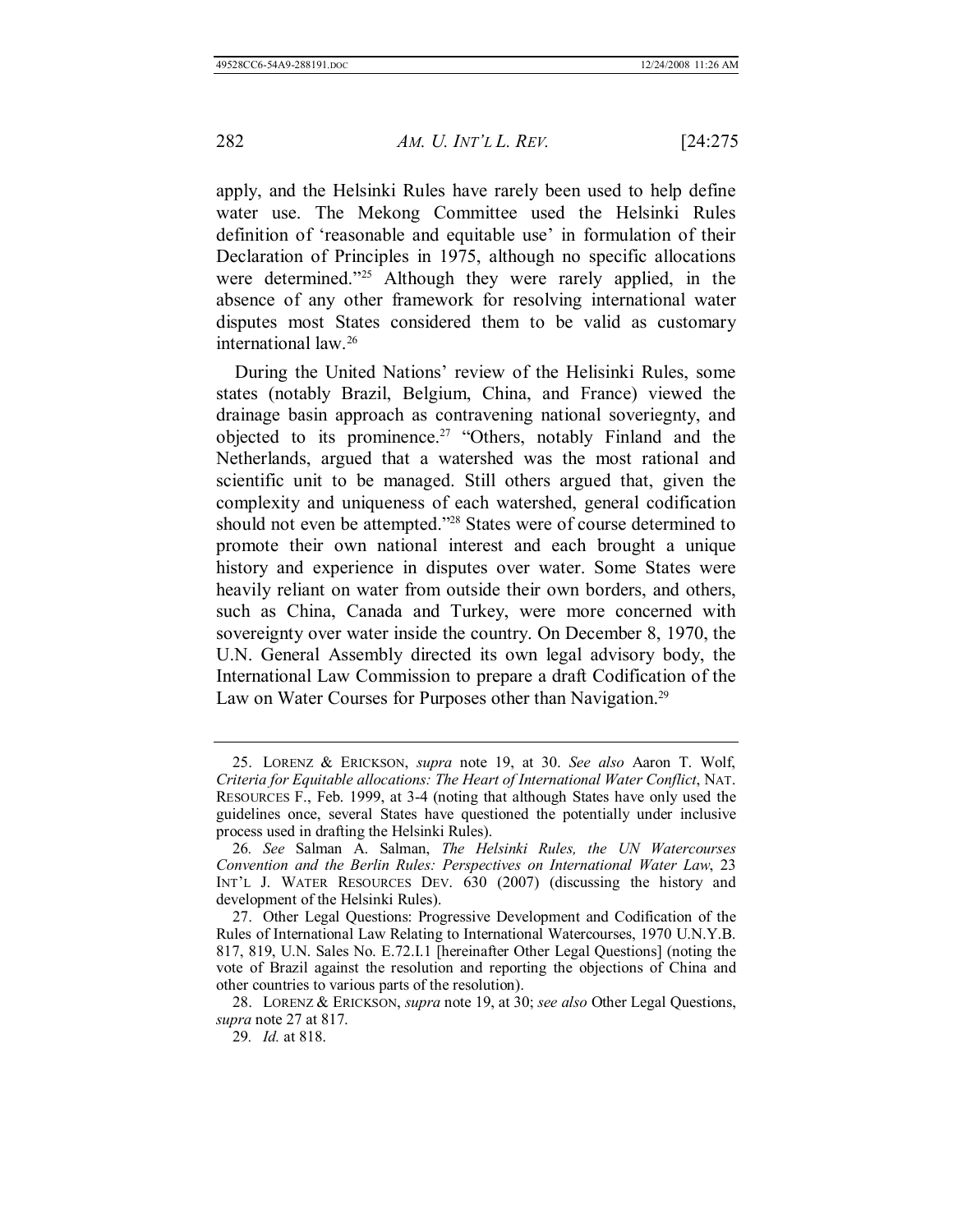Despite an additional call for codification at the U.N. Water Conference at Mar de Plata in 1977, the International Law Commission took twenty-one years to complete its Draft Articles. Political and hydrological problems slowed the process. As an example, "in response to a 1974 questionnaire submitted to member states, about half the respondents supported the concept of a drainage basin (e.g. Argentina, Finland and the Netherlands), while half were strongly negative (e.g. Austria, Brazil, and Spain) or ambivalent."30 Some viewed the recognition of a "Watercourse system" as a basin to threaten national sovereignty.31 Again, each State was motivated to protect its own special concerns and unique geographical setting. Downstream and upstream States are inherently skeptical of the actions of the other.

More than two decades after receiving its direction from the General Assembly, the International Law Commission adopted thirty-two draft principles in 1994. Three years later, the U.N. General Assembly adopted the draft principles as "The Convention on Non-Navigational Uses of International Watercourses ["Framework Convention"].32 The Convention provided that thirtyfive States had to ratify before it would become effective.

Similarly to the Helsinki Rules, the Framework Convention generally requires communication and cooperation among riparian states along an international watercourse.<sup>33</sup> Further, the Convention strives to promote the exchange of data and information and notification of possible adverse effects among states sharing a watercourse. Further, states should aim to protect eco-systems, and the Convention provides for emergency situations. "Allocations are dealt with through equally vague language. 'Equitable and reasonable use' within each watercourse state, 'with a view to attaining optimal and sustainable utilization thereof and benefits

 <sup>30.</sup> LORENZ & ERICKSON*, supra* note 19, at 30.

<sup>31</sup>*. See id.*

 <sup>32.</sup> Convention on the Law of Non-Navigable Uses of International Watercourses, G.A. Res. 51/229, at 5-6, U.N. Doc. A/RES/51/229 (July 8, 1997) [hereinafter Convention] (including sections on cooperation and the sharing of information among parties to the treaty).

<sup>33</sup>*. See, e.g.*, Stephen C. McCaffrey & Mpazi Sinjela, *Current Development: The 1997 United Nations Convention on International Watercourses*, 92 AM. J. INT'L L. 97 (1998) (providing an overview of the Convention and its negotiation).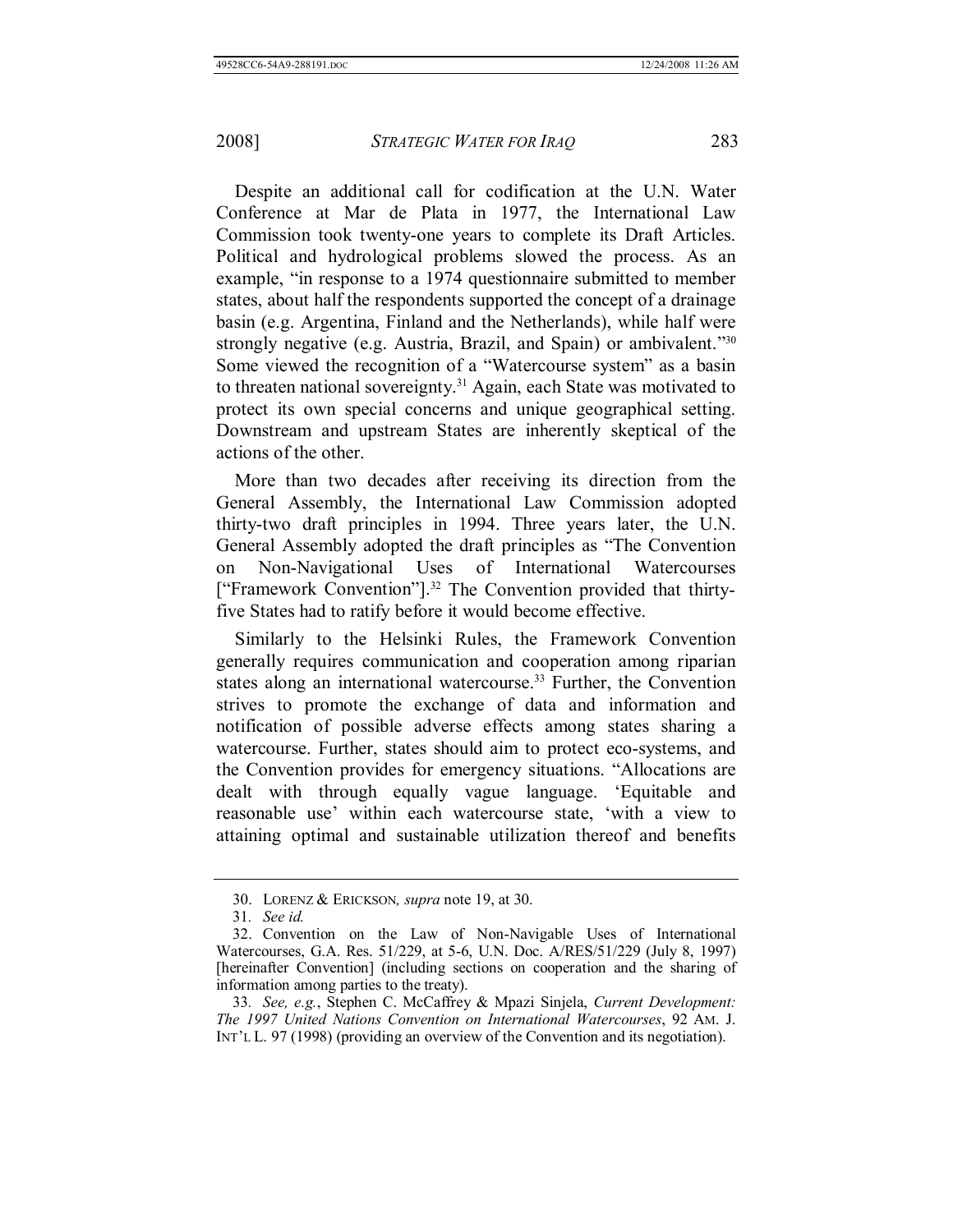therefrom,' (Article 5) is balanced with an obligation not to cause 'significant harm' (Article 7)."34 The latter provision is always of greatest concern to the upstream riparian, and it is easy to contemplate a situation where an upstream country would be ordered by an international court to release more water if Article 7 had been violated.

One of the major difficulties in managing transboundary water is that much of it is moving underground and is therefore much more difficult to measure and regulate. The term "watercourse" in the Framework Convention can include both surface and groundwater, and is based largely on the terms of the Helsinki Rules, but it includes only groundwater that is connected to the surface water.<sup>35</sup> It does not incorporate a broader definition of groundwater contained in what is now known as the Seoul Rules, which includes transboundary aquifers that are not connected to surface waters of an international drainage basin.<sup>36</sup>

Existing law for transboundary water has proven easy to argue but very difficult to apply. For example, in many areas of the world with frequently changing political boundaries, riparian positions and legal rights may shift just as quickly. The Framework Convention sets up "a balancing test more appropriate for the courtroom than the politically-charged atmosphere of international water disputes. A balancing test requires some third party, such as an arbitrator, watermaster, or court, to resolve the issues. In water basins without such a regime, balancing tests are not particularly useful."<sup>37</sup>

The uncertainty in international water law is compounded by the fact that cases are generally heard by the International Court of Justice (ICJ) only with the consent of the parties involved, and no practical enforcement mechanism is available.<sup>38</sup> These considerations

 <sup>34.</sup> LORENZ & ERICKSON, *supra* note 19, at 30; Convention, *supra* note 32, at 4-5 (showing both the obligation to make reasonable use of the waters and to avoid causing significant harm to other watercourse States).

<sup>35</sup>*. See* Convention, *supra* note 32.

<sup>36</sup>*. See* Salman, *supra* note 26, at 630 (describing the efforts of the International Law Commission in Seoul in 1986 to clarify certain provisions of the Helsinki Rules).

 <sup>37.</sup> LORENZ & ERICKSON, *supra* note 19, at 30-31.

 <sup>38.</sup> Statute of the International Court of Justice, art. 36, 59 Stat. 1042 , T.S. 993 (1945).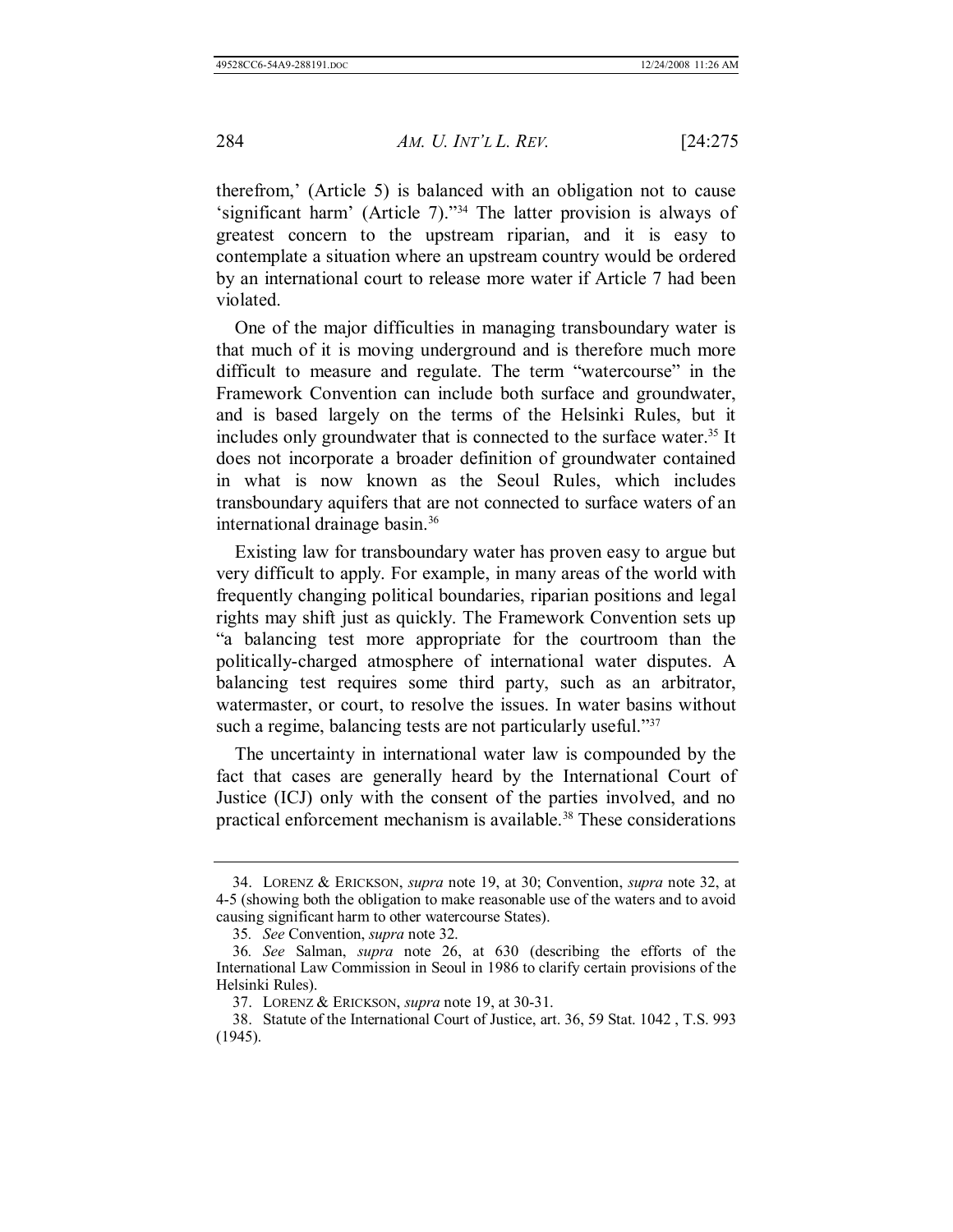have limited the ICJ to just a single case concerning the law of transboundary rivers. $39$  In the one case heard by the ICJ the results were mixed, and although the case may have clarified some of the general principles of equitable utilization it failed to resolve the dispute between the riparian countries.<sup>40</sup> This reveals the fundamental problem in transboundary water law, complex standards to be decided by a judge using a "balancing of interests" are of limited value on the international stage.

International law plays only a minor role in the Euphrates-Tigris Basin, as the Framework Convention is not yet in force, and Turkey refuses to become a party.<sup>41</sup> All the parties have legal arguments, but they have more political value than practical effect. Turkey has consistently opposed efforts to "internationalize" the matter, relying on the same legal doctrines that the U.S. once used in disputes with Mexico concerning the Colorado River.<sup>42</sup> At the time of this writing only sixteen states had ratified the Framework Convention, and that number includes both Syria and Iraq.<sup>43</sup>

 In regions such as North America, with plentiful water resources and good international relations, the record of cooperation is excellent. But Middle Eastern river basins face pressures from

 <sup>39.</sup> Aaron T. Wolf, *Shared Waters: Conflict and Cooperation*, 32 ANN. REV. ENV'T  $\&$  RESOURCES 3.1, 3.18-3.19 (2007) (noting that, in its fifty-five-year history, the International Court of Justice has only heard one case pertaining to international waters).

 <sup>40.</sup> Gabčíkovo-Nagymaros Project (Hung. v. Slovk.) 1997 I.C.J. 7 (Sept. 7).

<sup>41</sup>*. See* Murat Metin Hakki, *Borders and Boundaries in International Law: Cross-Border Water Conflicts in Mesopotamia: An Analysis According to International Law*, 13 WILLAMETTE J. INT'L L. & DISP. RESOL. 245, 255 (2005) (noting Turkey's attempt to analogize oil and water rights and suggesting Turkish officials believe the rivers' waters are the sole property of Turkey); Scott L. Cunningham, Comment, *Do Brothers Divide Shares Forever? Obstacles to the Effective Use of International Law in Euphrates River Basin Water Issues*, 21 U. PA. J. INT'L ECON. L. 131, 158 (2000) (noting Iraq's current contention that Turkey has violated numerous existing international treaties with respect to water law).

<sup>42</sup>*. See* Hekki, *supra* note 41 (discussing Turkey's assertion of the "Harmon Doctrine" which the U.S. used in its dealings with Mexico concerning the water of the Colorado River).

<sup>43</sup>*. See* International Water Law Project, Status of the Watercourse Convention (Jan. 8, 2008) *available at* http://www.internationalwaterlaw.org/intldocs/water course status.html (listing signers of the Convention on the Law of Non-Navigable Uses of International Watercourses).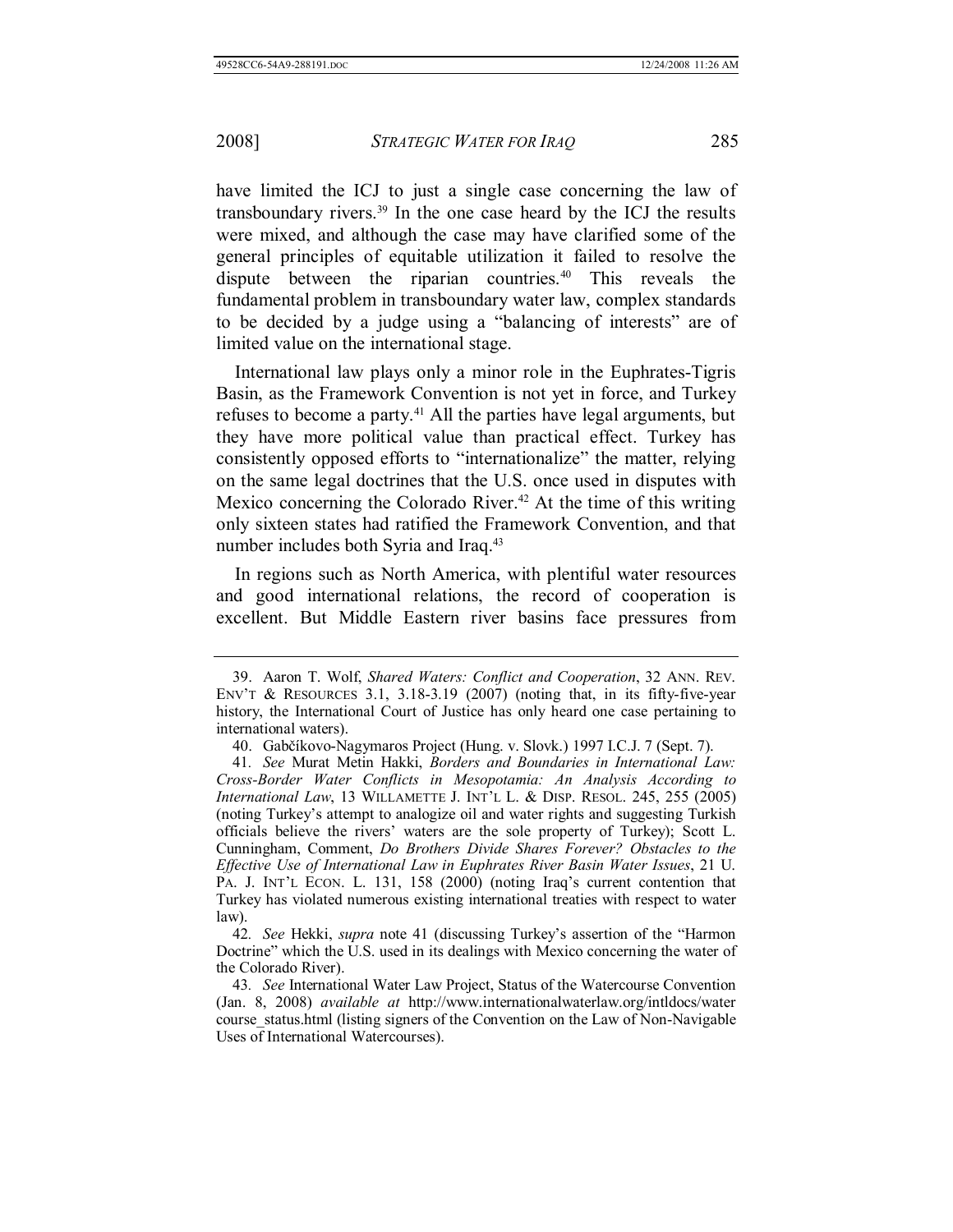growing populations, limited resources and political turmoil. Unfortunately, international law has often reinforced separate and competitive theories among states that share the same watercourse. The conflicting doctrines that formed the basis of international water law give every State a point to argue, but little help in achieving common ground.

It is a fair question to ask, why have so few States supported the Framework Convention some eleven years after its opening for signature? The Lead Counsel for the International Water Resources Association believes that it is due in part to inaccurate perceptions and interpretations of the Convention.<sup>44</sup> In a recent article he notes that both upstream riparians (e.g Turkey and China) and downstream riparians (e.g. Egypt and France) believe that the convention favors the other party. He also points out another area of confusion, it is little understood that upstream riparians can be harmed caused by the prior use and the claiming of rights by downstream riparians.<sup>45</sup>

Other reasons why the Framework Convention has not been adopted is a "total failure to comprehend the basic rules of contemporary international water law that have long rejected the principle of absolute territorial sovereignty."46 He argues that it is now generally agreed that the "management of international watercourses should be determined less by the traditional notion of 'restricted sovereignty' than by a positive spirit of cooperation and effective interdependence."47

Although he is not a lawyer, Dr. Tony Allan provides insight on the question of international law and its impact on water rights in the Mddle East and North Africa (MENA) countries.<sup>48</sup> He notes that the legal principles are largely developed by "water outsiders"49 and the indroduction of water policy reform (and water law) has been slow.

 <sup>44.</sup> Salman M.A. Salman, *The United Nations Watercourses Convention Ten Years Later: Why Has its Entry into Force Proven Difficult?* 24 WATER INT'L 1, 9 (2007).

<sup>45</sup>*. Id.* at 10.

<sup>46</sup>*. Id.* at 12.

<sup>47</sup>*. Id.*

 <sup>48.</sup> *See generally* ALLAN, *supra* note 10, at 263-308 (discussing International Water Law in the Middle East and North Africa).

<sup>49</sup>*. See generally id.* at 3-40 (providing an overview of the debates between water pessimists and optimists, insiders and outsiders).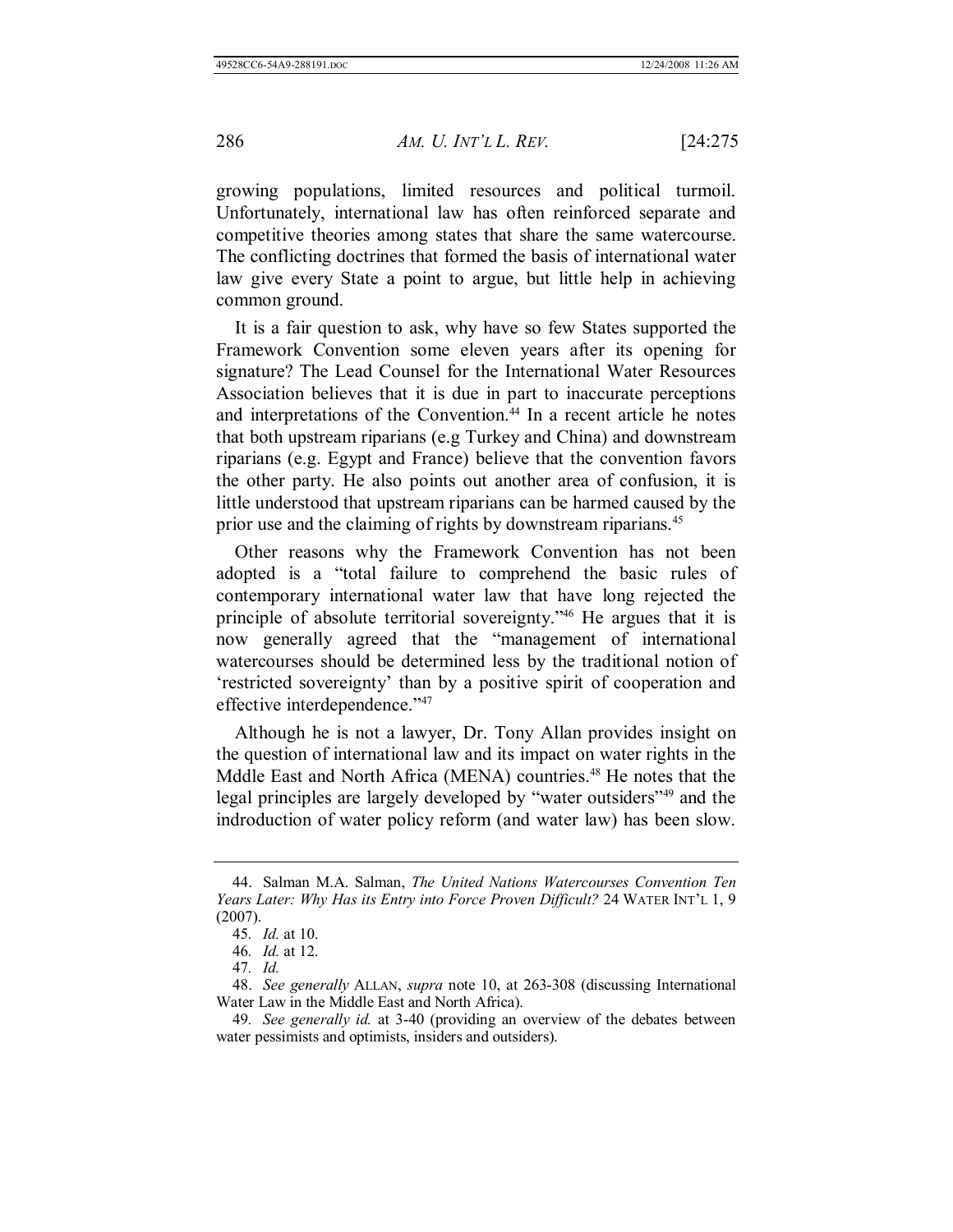Because water is highly mobile, and monitoring is difficult, any rules are difficult to enforce. Moreover, "alien legal principles, evolved in alien outsider institutions . . . have little appeal to MENA politicians, professionals and communities when they will disrupt exixting practice and are not founded on the cultural and religious conventions of the region."50

Although legal principles are of potential significance in the Euphrates-Tigris basin, they have had little impact in the region. The current rules are complex and misunderstood, and face tremendous obstacles to implementation. Only with the right diplomatic and economic incentives can we look to international law to provide a roadmap for cooperation between Turkey, Syria and Iraq.

#### III. WATER NEEDS FOR IRAQ

The population of Iraq is currently about twenty-eight million people, but recent large scale displacement within Iraq, and the exodus of refugees, makes accurate data difficult to obtain.<sup>51</sup> Approximately twenty-five percent of the population historically depended on irrigated agriculture for their livelihood.52 Agricultural products traditionally accounted for a significant proportion of Iraq's exports, but this has been reduced by the recent turmoil. Agriculture still uses about ninety percent of Iraq's average annual water supply, and is therefore critical to fresh water development and management.<sup>53</sup> Salination of a large part of the irrigated land results in reduced crop yields and high salinity of the rivers, creating

<sup>50</sup>*. Id.* at 288.

 <sup>51.</sup> Central Intelligence Agency, World Factbook: Iraq, https://www.cia.gov/ library/publications/the-world-factbook/geos/iz.html (last visited Aug. 19, 2008) (listing the Iraq population in July 2008 as 28.2 million people, while also reporting that about two million people have fled the ongoing conflict in Iraq).

 <sup>52.</sup> Press Release, U.S. Dep't of Agric., Johanns Announces \$7.8 Million in Extension Funds to Revitalize Iraq's Agriculture (Sept. 25, 2006), *available at* http://www.usda.gov/wps/portal/!ut/p/\_s.7\_0\_A/7\_0\_1RD?printable=true&content idonly=true&contentid=2006/09/0378.xml (announcing U.S.-led programs to connect U.S. and Iraqi land-grant institutions to support Iraq's agricultural sector, which is the country's second largest industry and employs one-fourth of the workforce).

 <sup>53. 2008</sup> FAO Report, *supra* note 4 (reporting that in 1990, Iraq used ninetytwo percent of water withdrawal for agricultural purposes, while more recent estimates list this figure at eighty-five percent).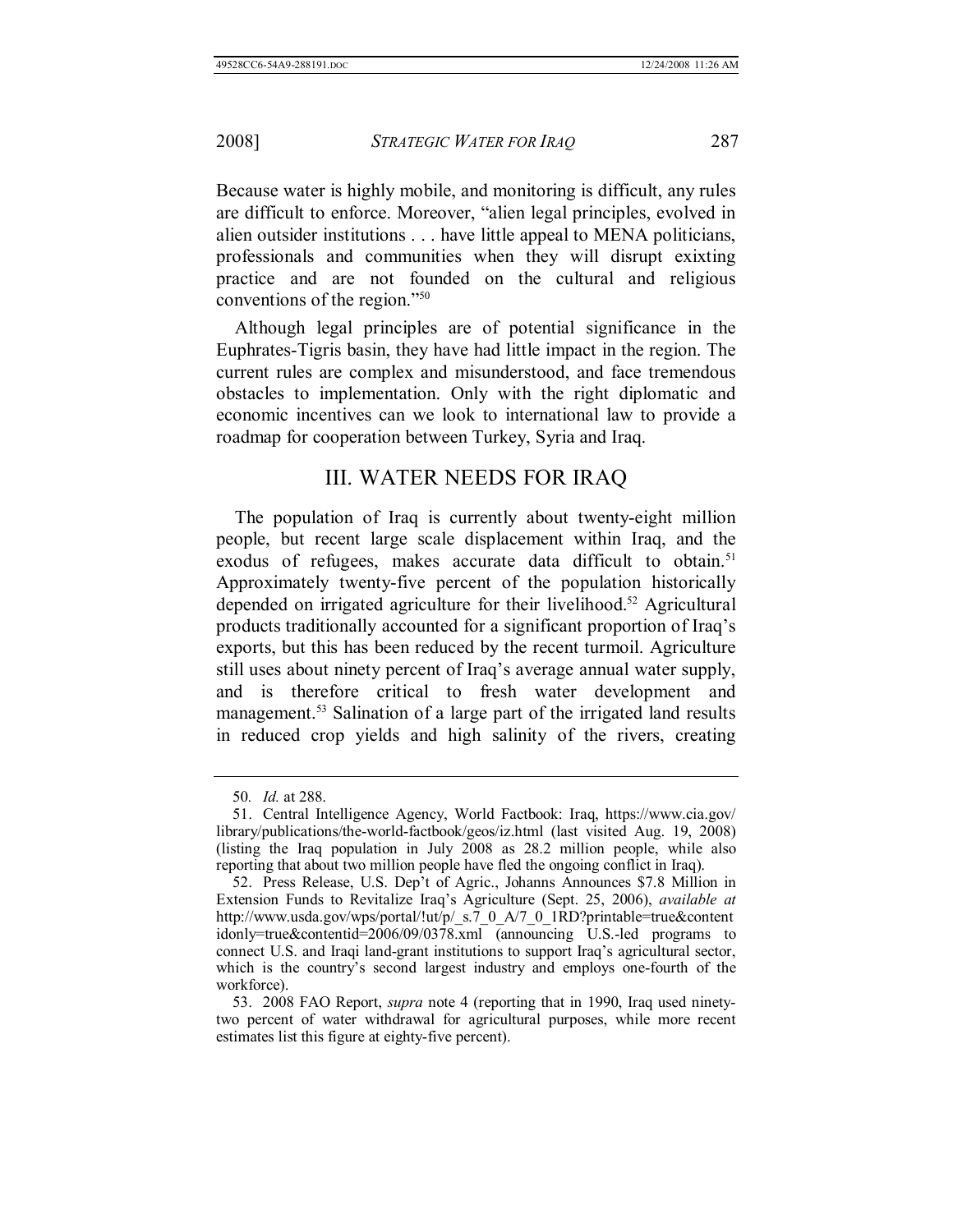problems in the municipal water supply, as well as ecological problems, which threaten the restoration potential of marshlands that Saddam Hussein had drained while he was in power.<sup>54</sup>

Iraq has over 500 major pumping stations meant to distribute water to farms and cities that gravity canals cannot reach. These pumping stations are currently in disrepair due to years of neglect by the previous regime, and the looting and damage that occurred immediately following the U.S. led invasion. In the summer of 2003 the pumping stations were operating at about forty percent efficiency.55 By the summer of 2004 there was no improvement; the money allocated for repair had not been spent due to contract inefficiencies and security concerns.<sup>56</sup> In September 2004 it was announced that the original amount allocated for improvements to water and sewage in Iraq of \$4.15 billion, would be cut to \$2.21 billion. This was part of the shift in American priorities in Iraq, and recognition of the seriousness of the security situation.<sup>57</sup>

The Iraqi Ministry of Water Resources was reorganized and staffed in 2003 and 2004 with U.S. assistance. It developed ambitious plans for a transboundary water commission in the hopes of coordination with Iraq's upstream neighbors.<sup>58</sup> By 2007 there was

 <sup>54.</sup> NURIT KLIOT, WATER RESOURCES AND CONFLICT IN THE MIDDLE EAST 159 (1994) (naming soil salinity as the greatest obstacle to Iraqi agriculture, and noting that as early as 1949, an estimated sixty percent of the land irrigated by flow water was seriously affected by salt); *see also* Press Release, IRIN Humanitarian News and Analysis, Iraq: New Dams Threaten Agriculture and Marshland (Nov. 29, 2006), *available at* http://www.irinnews.org/PrintReport.aspx?ReportId=61975 (reporting that due to Saddam Hussein's marshland flooding policies, an area that in 1970 comprised 3600 square miles of marshlands shrank by ninety percent to 300 square miles in 2002).

 <sup>55.</sup> Eugene Z. Stakhiv, Senior Advisor, Iraq Ministry of Irrigation, Fact Sheet, (July 4, 2003) (on file with author).

 <sup>56.</sup> Interview with Walled Abdel-Hameed, Planning Coordinator, Iraq Ministry of Water Resources, in Baghdad, Iraq (Aug. 1, 2004).

 <sup>57.</sup> James Glanz, *Iraqis Warn that U.S. Plan to Divert Billions to Security Could Cut Off Crucial Services*, N.Y. TIMES, Sept. 21, 2004, at A12 (explaining that the dramatic reduction in resources allocated for water and sewage improvements resulted from shifting priorities and factors stemming from the sociopolitical conflict).

 <sup>58.</sup> Press Release, Coalition Provisional Authority, Ambassador Bremer and Iraq's Minister of Water Resources Announce Major Irrigation Project as Ministry Takes Final Steps Toward Sovereignty (May 10, 2004), *available at* http://www.cpa-iraq.org [hereinafter CPA Press Release] (explaining how the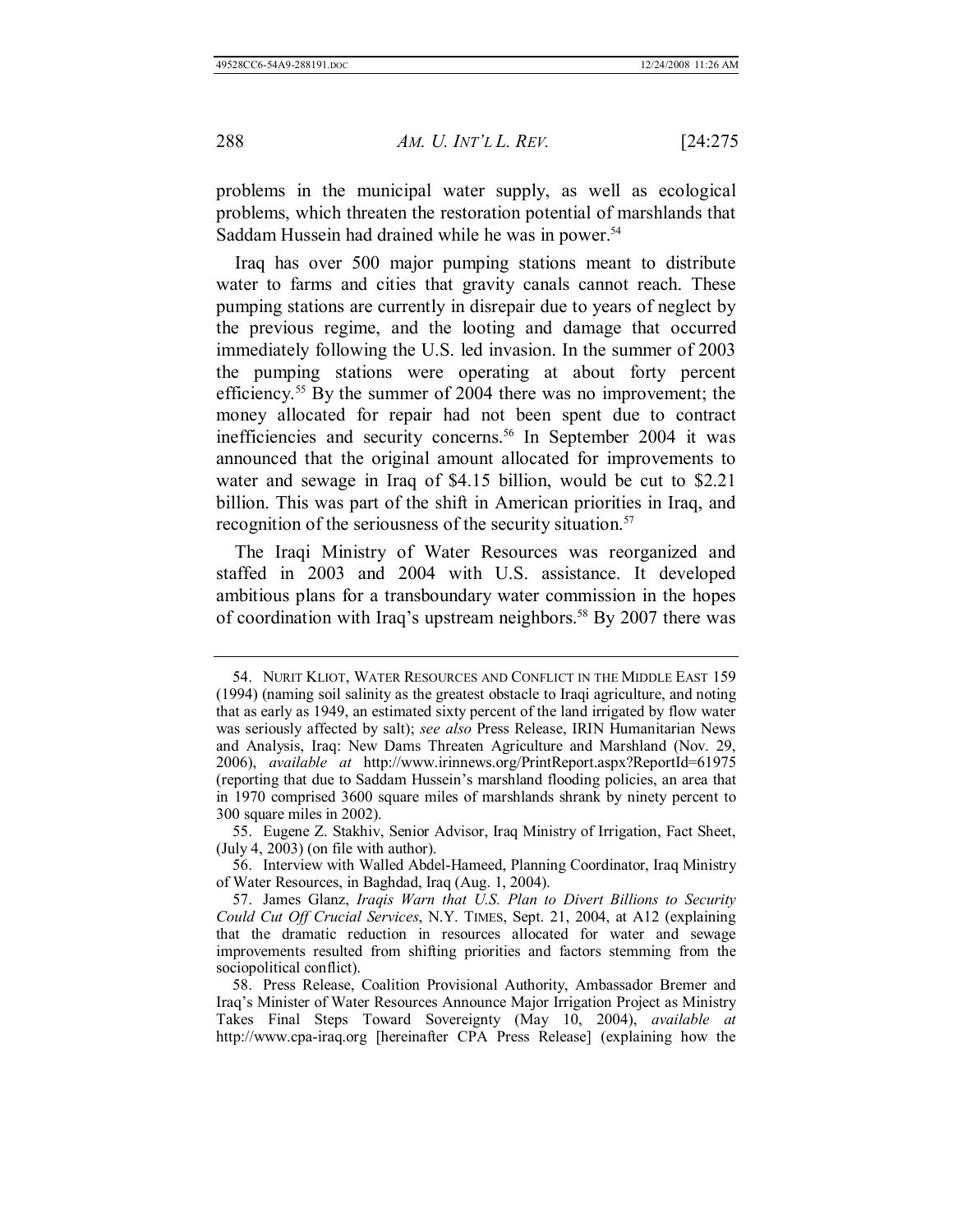little progress in rebuilding Iraq's water infrastructure, by some estimates it will take \$15 billion to fully restore Iraq's water system.<sup>59</sup> Without a guarantee of a long-term water supply, any progress in this sector could be for naught.

The Iraqi leadership recognized the threat of reduced water supply in their Iraqi National Security Strategy for 2007-2010.

The problem of decreasing water levels in the Tigris and Euphrates Rivers is a dangerous phenomenon that directly threatens environmental and nutritional security. It affects the climate and wetlands, increases desertification, and even decreases the availability of potable water in the middle and southern regions. This problem stems essentially from the fact that there are large dams in Turkey and Syria for storing the water of the two rivers that do not take into consideration the rights of Iraq to water resources and the longer stretch of these rivers on its territory. Therefore, leaving this problem as it is due to the failure of joint committees formed to resolve it leaves Iraq subject to a catastrophe that threatens its current and future national security.<sup>60</sup>

Recognizing the threat as a security issue may be the first step in dealing with the problem. However, having the diplomatic and economic resources to deal with Turkey and Syria on these issues remains a formidable obstacle for Iraq.

#### IV. THE KURDISH QUESTION

The question of Kurdish autonomy and possible independence from Iraq has been the subject of much debate, with the sharing of oil resources being a central factor in that discussion.<sup>61</sup> But the sharing

61*. See* Jason Campbell, Michael O'Hanlon & Amy Unikewicz, Op-Ed., *The State of Iraq: An Update*, N.Y. TIMES, Mar. 9, 2008, at WK13 (setting hypothetical

advances made by the Ministry after its administrative reorganization have helped the Ministry gain sovereignty).

 <sup>59.</sup> *Iraq Needs \$15bn to Fix Water Supply*, ALJAZEERA NEWS, June 29, 2005 (reporting that the Water Resources Minister's estimation of the cost to build and repair dams, irrigation canals, sewage systems and purification stations).

 <sup>60.</sup> Republic of Iraq Nat'l Sec. Council, IRAQI NATIONAL SECURITY STRATEGY 16 (July 2007), *available at* http://www.iraqslogger.com/downloads/NSS\_ English.pdf (listing Iraq's ecological interdependence as a threat to the country's stability and laying out strategies to overcome the recognized security threats).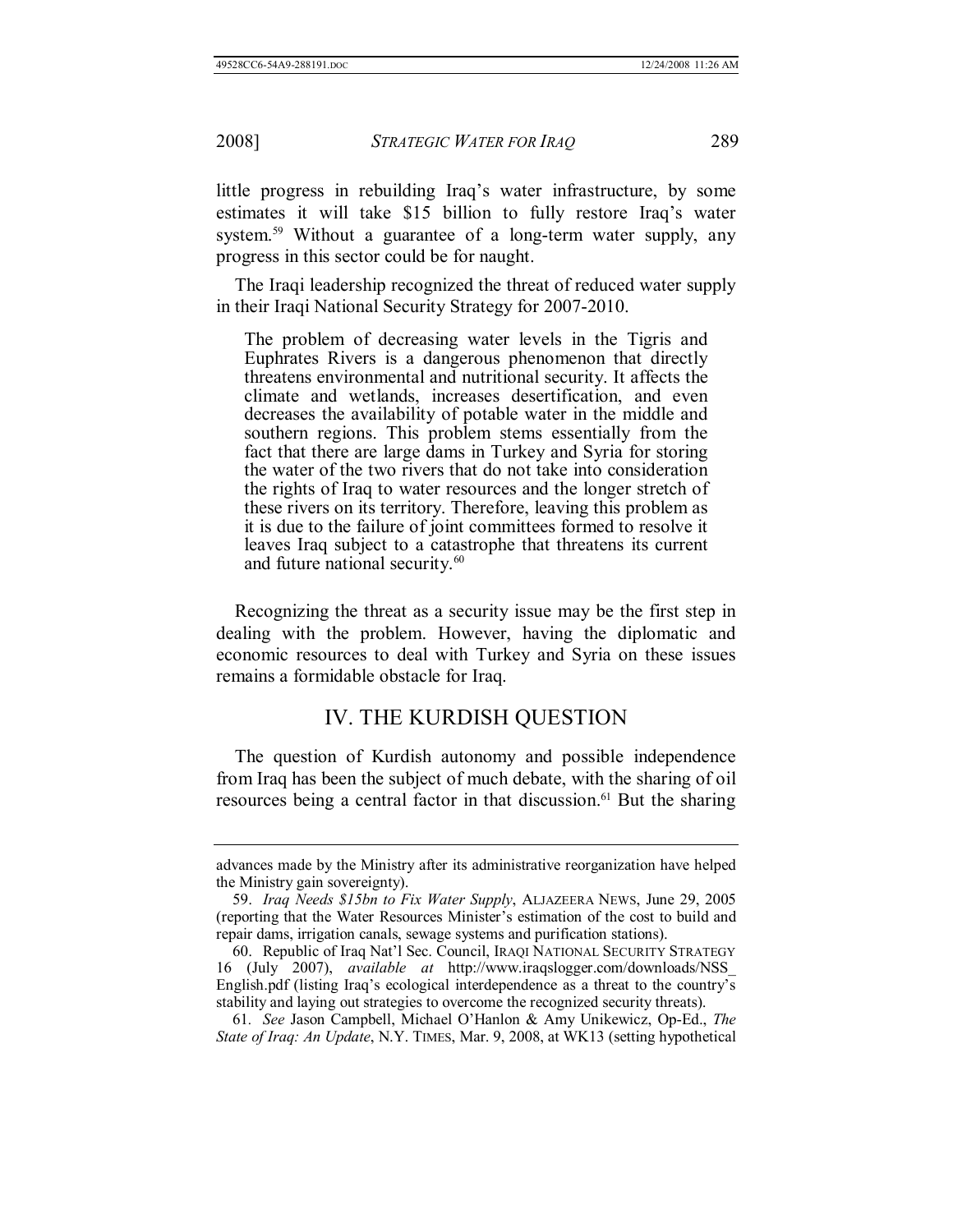of water resources within Iraq is rarely reported, despite the fact that the Kurdish areas in the north control a major part of the flow of the Tigris River, as well as major dams. Expanding irrigation and agriculture in northern Iraq, or the building of new dams, will further complicate the already tenuous water situation in the south.

The Kurds in northern Iraq have long recognized the importance of controlling their own water resources. It is no accident that an influential Kurd, Latif Rashid, was appointed to the newly formed Ministry of Water Resources in Baghdad soon after the U.S. led invasion in 2003.62 The Kurds seem better organized than their Iraqi brethren in the south; comparatively good security in the north has no doubt been a factor. And the Kurdish Regional Government (KRG) has an independent water resources management system, with its own strategic planning apparatus.<sup>63</sup> The Kurds are not reluctant to criticize Turkish projects, such as the Ilisu Dam, that are likely to impact their own water resources.<sup>64</sup>

The Kurds are moving ahead in developing Northern Iraq without waiting for stability in the central government in Baghdad.<sup>65</sup> On March 16, 2008 the KRG Minister of Water Resources received a commercial delegation from the United States that included Jay M. Garner, a retired U.S. General and former head of the Office of

62*. Iraq's Post-War Cabinet*, BBC NEWS, Sept. 1, 2003, http://news.bbc.co.uk/2/hi/middle\_east/3199561.stm (listing all new cabinet members to the Ministry of Water Resources by ethnic and religious grouping).

65*. See* Ministry of Water Resources, *Minister of Water Resources Meet USA Delegation*, Mar. 16, 2008, http://www.mowr-krg.org/.

political goals for Iraq which include holding a referendum on the disputed northern oil city of Kirkuk); *see also* Gary Kent, *Iraq's Kurds Deserve Better Neighbors*, NEW STATESMAN, Feb. 28, 2008, http://www.newstatesman.com/ media/2008/02/iraq-turkey-kurds-pkk-syria (explaining that the debate over Kirkuk is mainly over oil reserves and the fear that Kurd control of a portion of the oil reserves could provide a basis for Kurds to favor independence over the current stance favoring autonomy).

<sup>63</sup>*. See* NABAZ TAHIR, MINISTRY OF WATER RES., STRATEGIC OUTLOOK (2007), *available at* http://www.mowr-krg.org/PDF/Strategic%20Outlook.PDF (outlining the plan for the Ministry of Water Resources to effectively attend to the water needs of the Kurdish Region).

<sup>64</sup>*. See* Press Release, Kurdish Human Rights Project, Reemergence of Discredited Ilisu Dam Project: Turkish Dams Violate EU Standards and Human Rights (Apr. 6, 2006), *available at* http://www.khrp.org/news/pr2005/06-04- 05.htm (arguing that besides displacing up to 78,000 mostly Kurdish people, that the dam project will also submerge important archeological sites).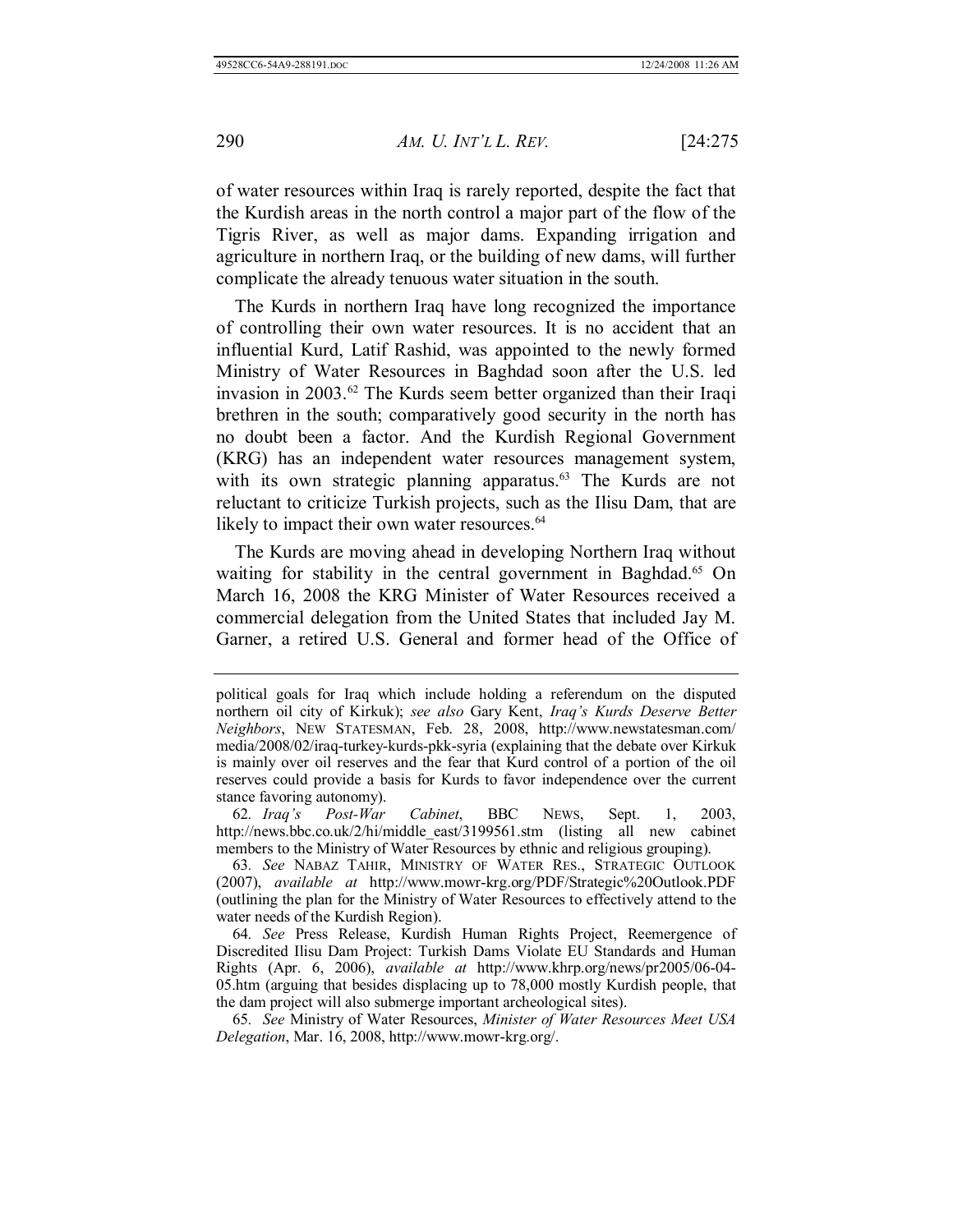Reconstruction and Humanitarian Assistance.<sup>66</sup> The purpose of the meeting was to find a mechanism to involve the private sector in reconstruction of the Federal Region of Kurdistan. The outlook for Iraq, in terms of a federal system or autonomy for the north, remains unresolved at the time of this writing. But the issue of water resources between the north and the south will have to be part of the final resolution.

#### V. THE TURKISH DAMS

In the 1930s, the father of the Turkish Republic, Kemal Atatürk, proposed the construction of a series of dams with the idea of harnessing the mighty Euphrates and Tigris rivers. The Southeast Anatolia Project ("GAP" from Turkish) is the culmination of that dream and a source of great national pride.<sup>67</sup> The GAP was funded without the benefit of international financial organizations or the World Bank. International concern about the impact on downstream neighbors prevented loans and grants for the Turkish dams.

The GAP is a large-scale and multi-sector regional development project with major implications for the region. It is one of the major river basin development projects in the world and the largest and most comprehensive project ever carried out in Turkey. The project is located in Southeastern Turkey and includes eight provinces covering a vast area that includes Turkey's most desolate and poorest regions.68 The GAP is intended to bring industrialization and growth to the poorest regions of the country, send electricity to population centers and add to the agricultural export base of Turkey. It is also designed to provide hope for the large Kurdish minority in the region.

The GAP project area includes nearly half of the total watershed of the Tigris and Euphrates rivers within Turkey, and when fully

<sup>66</sup>*. Id.*

<sup>67</sup>*. See generally* İ.H. Olcay Ünver & Rajiv K. Gupta, *A New Perspective on Water Development and Poverty Reduction in Southeastern Anatolia, Turkey*, *in* WATER DEVELOPMENT AND POVERTY REDUCTION 231, 232 (İ.H. Olcay Ünver et al. eds., 2003) (explaining that the Southeast Anatolia Project was developed to spur socio-economic development in the "fertile crescent" by abolishing interregional differences through infrastructure investment).

<sup>68</sup>*. See id*. at 233, 237 (providing a map of the GAP region and describing the high infant mortality rate and low average household income).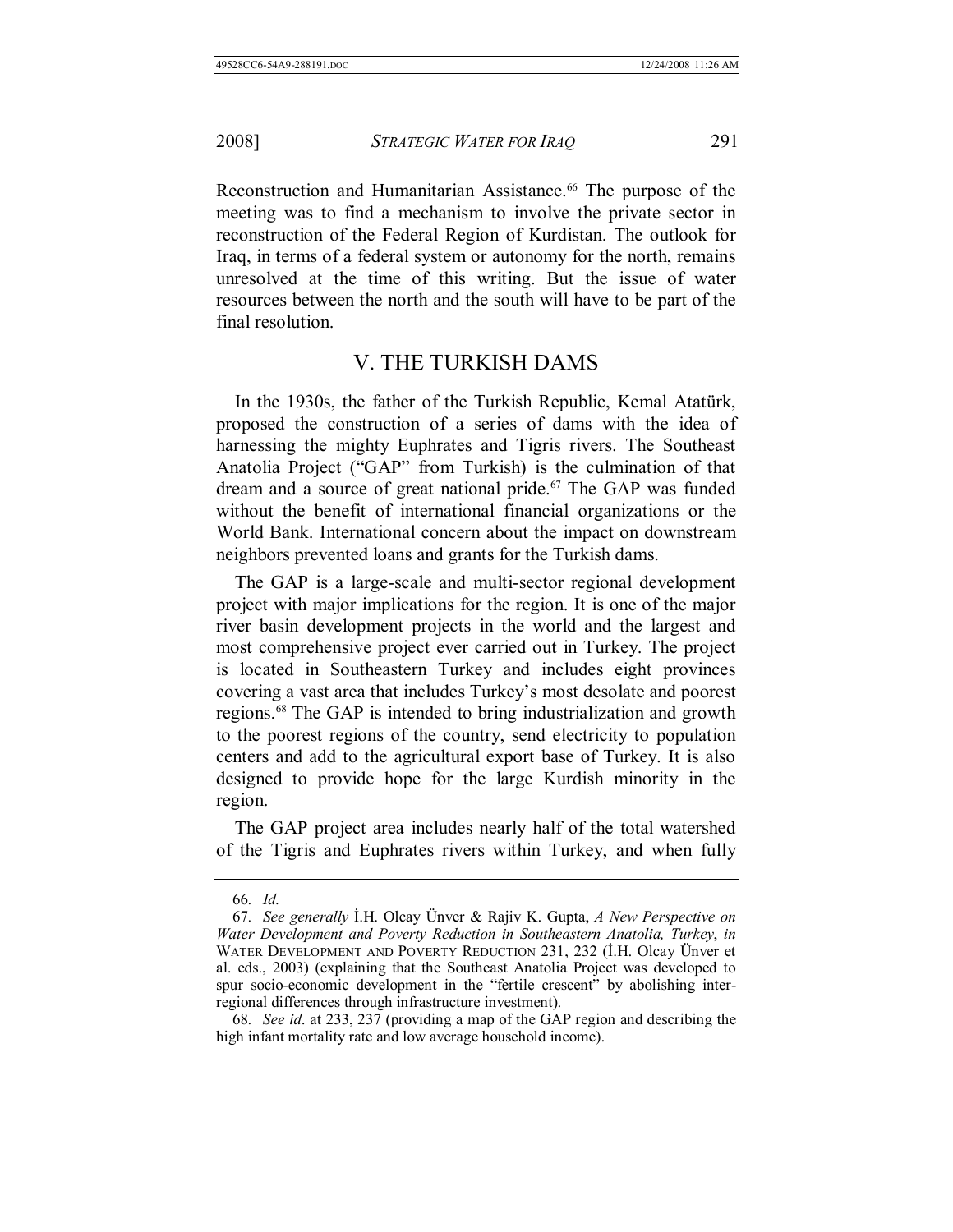developed it will provide irrigation for 1.7 million hectares (nearly four million acres) of land, or twenty percent of the irrigable land in Turkey.69 The GAP includes thirteen major irrigation and hydropower schemes that involve the construction of twenty-two dams and nineteen hydroelectric power plants on the two rivers.<sup>70</sup> The GAP will eventually double Turkey's 1984 hydroelectric capacity, and is expected to generate twenty-seven billion KWH per year; a substantial portion of Turkey's electric power needs.<sup>71</sup>

Today hydroelectric production from GAP is estimated to be at about ninety-six percent of capacity, but the irrigation infrastructure is estimated to be only twenty percent complete, far behind the objectives described in the original Master Plan.72 The regional economic growth has not matched the predicted development indicated in the plan, placing limits on construction of new canals. Pessimistic local Turkish newspaper reports have estimated the GAP irrigation system could take another thirty years to complete.<sup>73</sup> But hydropower presents a high priority for Turkey; the immediate economic benefit of power generation was a strong motivation to keep those aspects of the project on track.

71*. Id*. at 241; *see also* REG'L DEV. ADMIN., *supra* note 69, at 2.

 <sup>69.</sup> SOUTHEASTERN ANATOLIA PROJECT REG'L DEV. ADMIN., LATEST SITUATION ON SOUTHEASTERN ANATOLIA PROJECT ACTIVITIES OF THE GAP ADMINISTRATION 1-2 (2006), *available at* http://www.gap.gov.tr/English/Genel/ sdurum.pdf [hereinafter REG'L DEV. ADMIN.] (reporting that although the GAP region is only ten percent of the geographical area of Turkey, it possesses twenty percent of the irrigatable land).

 <sup>70.</sup> Ünver & Gupta, *supra* note 67, at 240 (explaining the construction needed to succeed in developing and sustaining the region).

 <sup>72.</sup> JAPAN INTERNATIONAL COOPERATION AGENCY,THE STUDY ON THE REG'L DEV. PLAN FOR THE EASTERN BLACK SEA REGION IN THE REPUBLIC OF TURKEY 4- 10 (2000) (illustrating the official GAP Plan in 1989 as published by the GAP Regional Development Administration).

 <sup>73.</sup> The author lived in Ankara during 2003 and again in 2007and reviewed local media. The consensus of published reports seemed to be that the project would take at least twenty more years to complete. *See also* SEMINAR FOR DOCTORAL STUDENTS AT THE ETH ZURICH, CASE STUDY: SOUTHEASTERN ANATOLIA PROJECT IN TURKEY – GAP 6 (2007), *available at*  http://www.eawag.ch/research\_e/ apec/Scripts/GAP07feb01.pdf [hereinafter SEMINAR] (noting that the deadline for the GAP project has been moved to 2047 due to financial constraints).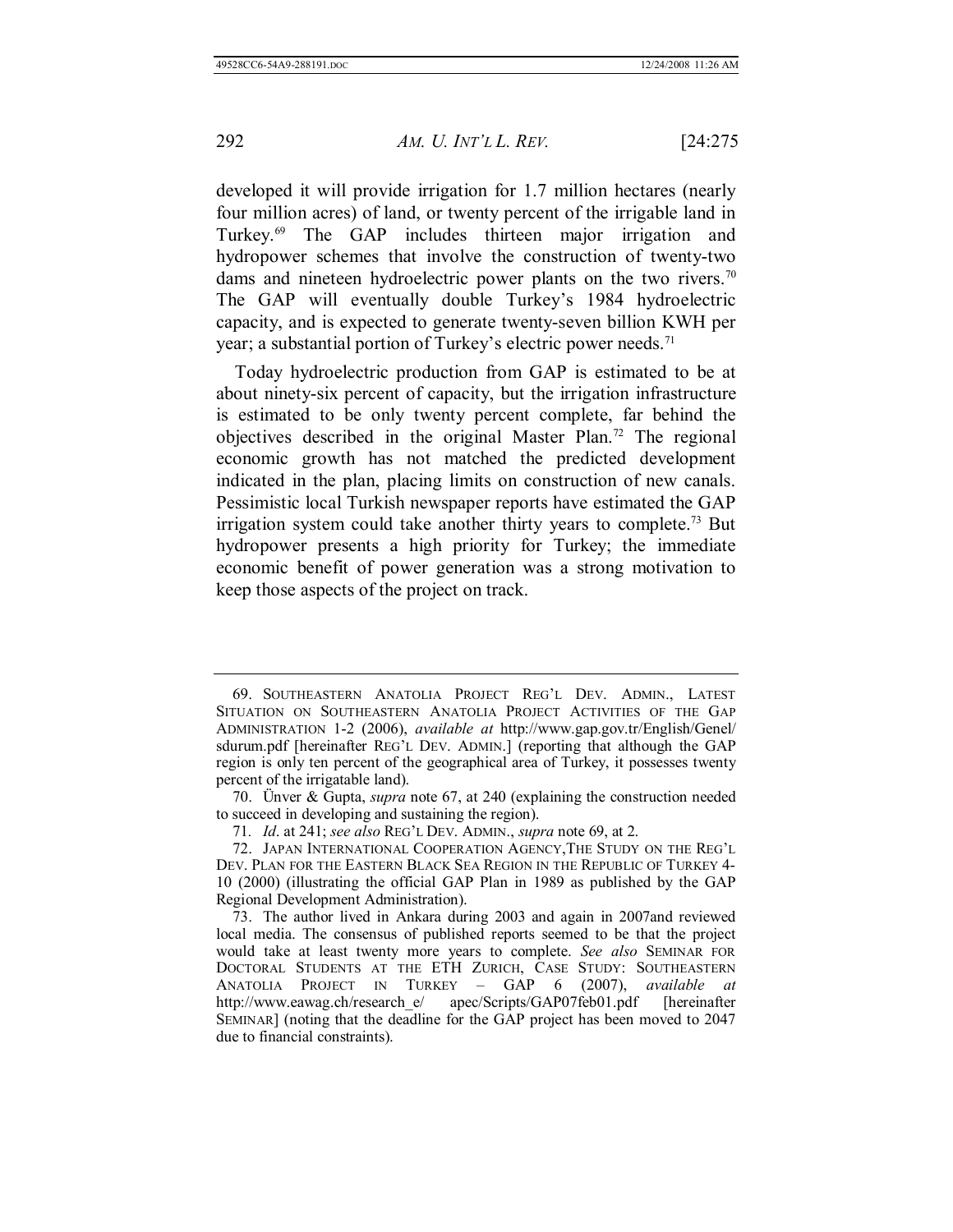Today Turkey maintains that it uses only 25.9 billion cubic meters (BCM) of its capacity of 110 BCM of fresh water.<sup>74</sup> It claims that the remaining 84.1 BCM "is not surplus," but "cannot yet be allocated to its needs."75 This part of Turkey's position can be verified in the sense that Turkey has been unable to complete its grand plans for irrigation infrastructure, and the water behind the dams in Turkey remains largely unused for agriculture. Slow progress of the GAP irrigation project has indirectly benefited the downstream countries by delaying the inevitable impact on water resources. Currently, less than twenty percent of the total irrigation diversions have occurred and the dams producing hydropower, once filled, will not reduce the flow of the rivers.<sup>76</sup> But the long term impact of increased irrigation in Turkey is a different matter.

During the author's time in Ankara in the summer of 2007, water was a major topic of concern, but only because of the drought and water supply cuts that were affecting everyone in the city.<sup>77</sup> A visit to the GAP Administration offices in August revealed that the agency was focusing more on the social and economic aspects of the project than the overall irrigation and consumptive water use.78 The GAP Administration has responsibility for coordinating all aspects of the project, but lacks the authority to control water infrastructure. In

<sup>74</sup>*.* THE TURKISH MINISTRY OF FOREIGN AFFAIRS, DEP'T OF REG. AND TRANSBOUNDARY WATERS, WATER ISSUES BETWEEN TURKEY, SYRIA, AND IRAQ 2 (1996), *available at* http://www.sam.gov.tr/perceptions/Volume1/June-August 1996/WATERISSUESBETWEENTURKEYSYRIAANDIRAQ.pdf [hereinafter WATER ISSUES STUDY] (explaining that the amount of fresh water available to Turkey per capita is one-fifth of the amount available in water-rich countries).

<sup>75</sup>*. Id*.

<sup>76</sup>*. See* REG'L DEV. ADMIN., *supra* note 69, at 4 (noting that the project was 13.7 percent complete at the end of 2005).

<sup>77</sup>*. See Water Supply Cuts Create Controversy in Turkey Suffering from Drought*, THE NEW ANATOLIAN, Aug. 4, 2007, *available at* http://www.thenew anatolian.com/tna-28079.html (reporting water levels in the Konya Basin, containing forty percent of Turkey's groundwater resources, down eighteen meters in the past twenty years, and three meters in the past year).

 <sup>78.</sup> In previous visits to the GAP project headquarters between 1997 and 2003 the author was provided a bag full of pamphlets and materials, in English, with the positive aspects of the GAP project emphasized. This may have been due in part to the proactive work of the previous director, Dr. Olcay Ünver, who left the project in 2003 for a teaching position at Kent State University in the United States. He has since moved on to lead the UNESCO World Water Assessment Program in Paris.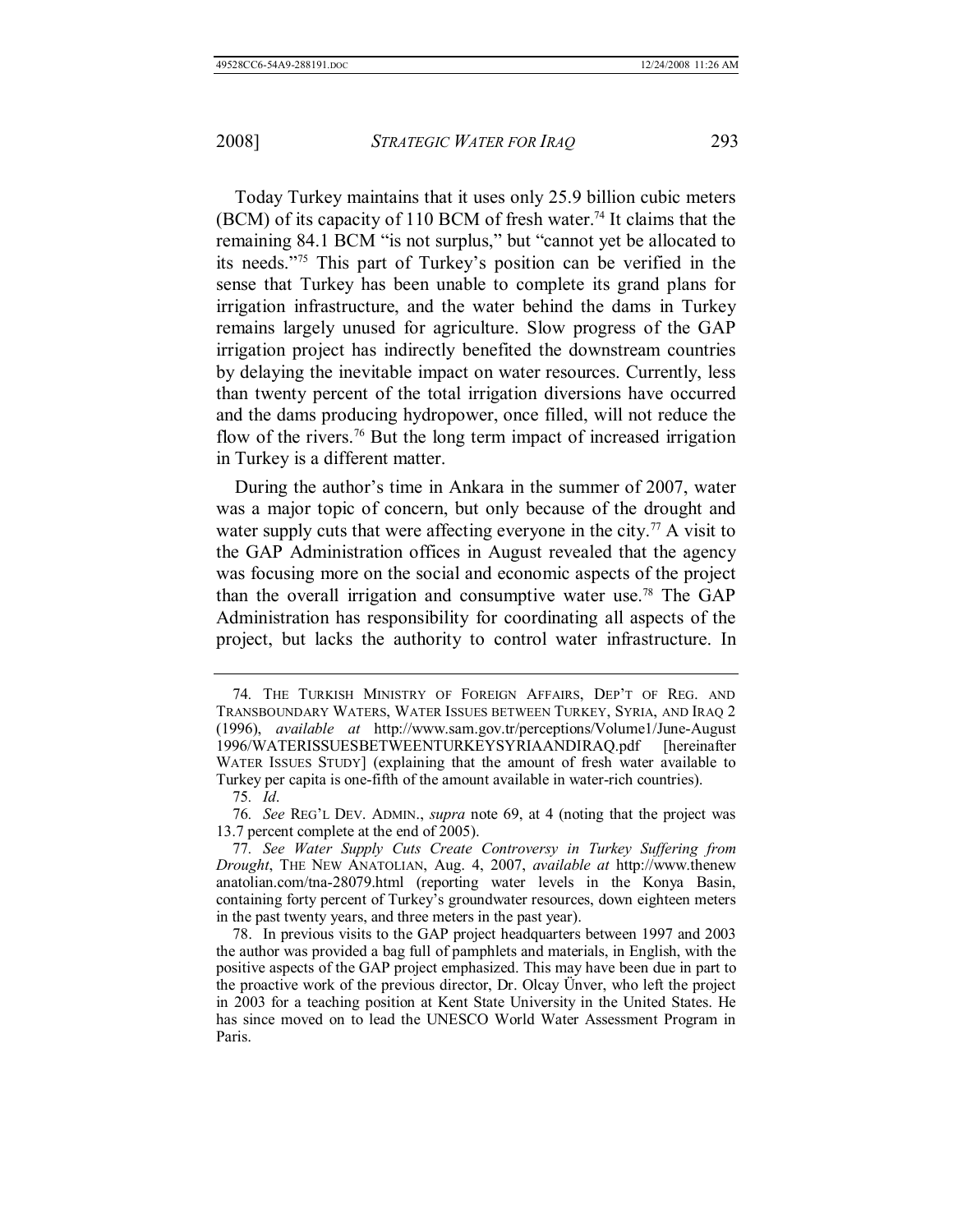Turkey the real authority in terms of dams and irrigation lies with the State Hydraulic Works, which is responsible for "the utilization of all water resources in Turkey."79

In the summer of 2007 the AK (Justice and Development) Party won reelection in Turkey, and continued to push ahead with modernization policies and movement towards membership in the European Union.<sup>80</sup> This could have important implications for the Euphrates-Tigris Basin, because the E.U. will have a moderating impact on Turkish policy, and ultimately require Turkish consistency with E.U. environmental standards. $81$  If the E.U. ultimately rejects Turkey, or Turkey decides to move away from the E.U., there may be less incentive for Turkey to cooperate on water issues with its neighbors to the south.

The Turkish position on transboundary waters has been consistent and open, beginning with the argument that "Turkey is not a country with excess water capacity."<sup>82</sup> It states, "[a]lthough Turkey has at present more water resources than some of its neighbors, it can be regarded as a country which will find itself in a position not to meet its own needs in the near future."83 As mentioned earlier, Turkey has consistently maintained that the Euphrates and Tigris constitute "one

 <sup>79.</sup> TURKISH GENERAL DIRECTORATE OF STATE HYDRAULIC WORKS, MISSION AND DUTIES, http://www.dsi.gov.tr/english/about/goreve.htm (last visited Sept. 27, 2008) (stating a mission to develop water resources for a number of functions, including irrigation, hydroelectric power generation, city water supply, recreation, and research).

<sup>80</sup>*. Turkish PM Vows to Pursue Reform*, BBC NEWS, July 23, 2007, *available at* http://news.bbc.co.uk/2/hi/europe/6911223.stm (announcing the re-election of the Islamist-rooted AK-party Prime Minister, Recep Tayyip Erdogan, and reflecting that his efforts may meet resistance from a secular Turkey).

<sup>81</sup>*. See generally* EUROPA, OVERVIEW OF THE EUROPEAN UNION ACTIVITIES: ENVIRONMENT, http://europa.eu/pol/env/print\_overview\_en.htm (last visited Aug. 26, 2008) (emphasizing the importance of protecting the environment and using alternative sources of energy); TURK. REPUBLIC PRIME MINISTRY UNDERSECRETARIAT OF STATE PLANNING ORG., MILLENNIUM DEVELOPMENT GOALS REPORT: TURKEY 52 (2005), http://www.undp.org.tr/publications Documents/6161-Turkey\_MDG\_Report.pdf (explaining the major legal changes Turkey is making to conform its environmental policies to those of the United Nations).

<sup>82</sup>*. See* WATER ISSUES STUDY, *supra* note 74, at 1.

<sup>83</sup>*. See id.* (explaining that a large portion of the unutilized fresh water in Turkey is not surplus but rather water that has not yet been harnessed in a usable form).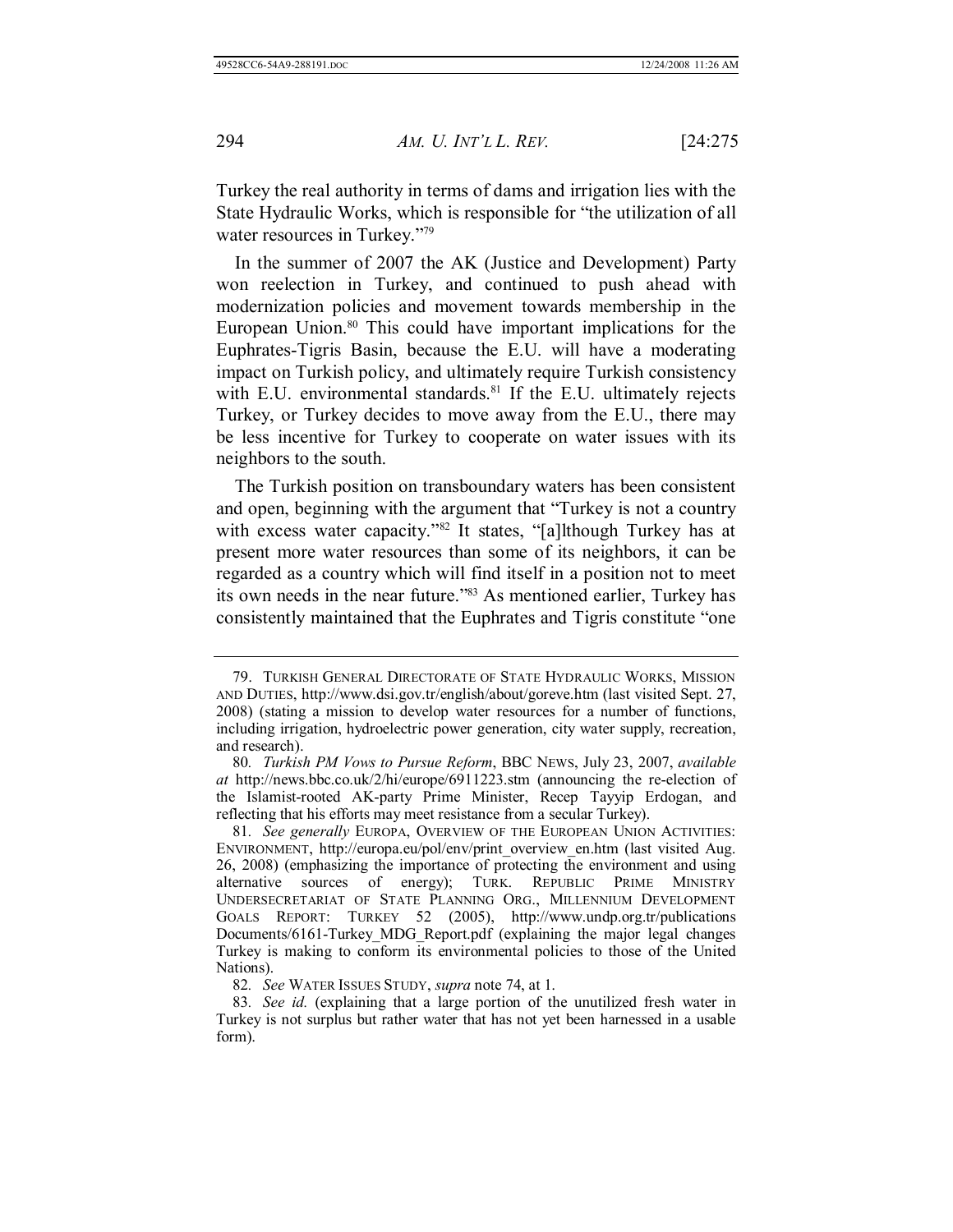basin," with the implication that any downstream shortage (in Iraq, for example) can be made up by re-allocating water between the Two Rivers.<sup>84</sup> In Iraq the situation for the Tigris is less severe than for the Euphrates, as Iraq draws a portion of its water from Iran through the Tigris, but the Euphrates flow is virtually all from Turkey.

Today in Turkey the GAP project is moving ahead, with virtually all of the hydropower units completed. Reports from mid-level water officials in Ankara in 2007 indicated that the water is now available behind the dams for expanded irrigation in the GAP Region, but that the infrastructure is still only twenty percent complete due to financing difficulties. $85$  In an attempt to move the process forward, the Prime Minister made a major speech just before the election in 2007 stating the need for a program of private investment in the GAP Region.86 In 2008 world financial difficulties began to have an impact on emerging markets like Turkey, presenting another risk to infrastructure development.87 Turkish agriculture has still not received the amount of water promised more than ten years ago, and while this may delay the ultimate impact in Syria and Iraq, it certainly will not prevent an eventual water crisis.

<sup>84</sup>*. See* BÜLENT TOPKAYA, WATER RESOURCES IN THE MIDDLE EAST: FORTHCOMING PROBLEMS AND SOLUTIONS FOR SUSTAINABLE DEVELOPMENT OF THE REGION (1998), http://www.akdeniz.edu.tr/muhfak/publications/gap.html #Turkey (presenting Turkey's proposal for equitable distribution of the river waters between Turkey, Syria, and Iraq by moving some of the Tigris' water to the Euphrates in a attempt to between the country's solutions).

 <sup>85.</sup> Interviews with Officials at the GAP Administration and the State Hydraulic Works (DSI) (Aug. 2007); *see also* SEMINAR, *supra* note 73, at 6 (estimating only 450 million US dollars were invested in 1999 when there need to be closer to 900 million US dollars invested and that the lack of funding has caused at least a 15 year delay in construction).

<sup>86</sup>*. See Turkish PM Unveils Investment Plan for South East*, NTVMSNBC, May 27, 2008, *available at* http://www.ntvmsnbc.com/news/447959.asp (proposing funding to come from Turkey's unemployment insurance fund, public and private sector joint projects, and the central budget); *Turkish Premier Encourages Dutch Investors*, BBC WORLDWIDE MONITORING, Feb. 28, 2007, (discussing a meeting of the Turkish Prime Minister and the Dutch, along with Queen Beatrix of Netherlands, in which the Netherlands expressed a desire to double the number of Dutch businessmen in Turkey).

 <sup>87.</sup> Alexei Barrionuevo, *Emerging Markets Find They Aren't Insulated From the Tumult*, N.Y. TIMES, Oct./ 7, 2008, at B1.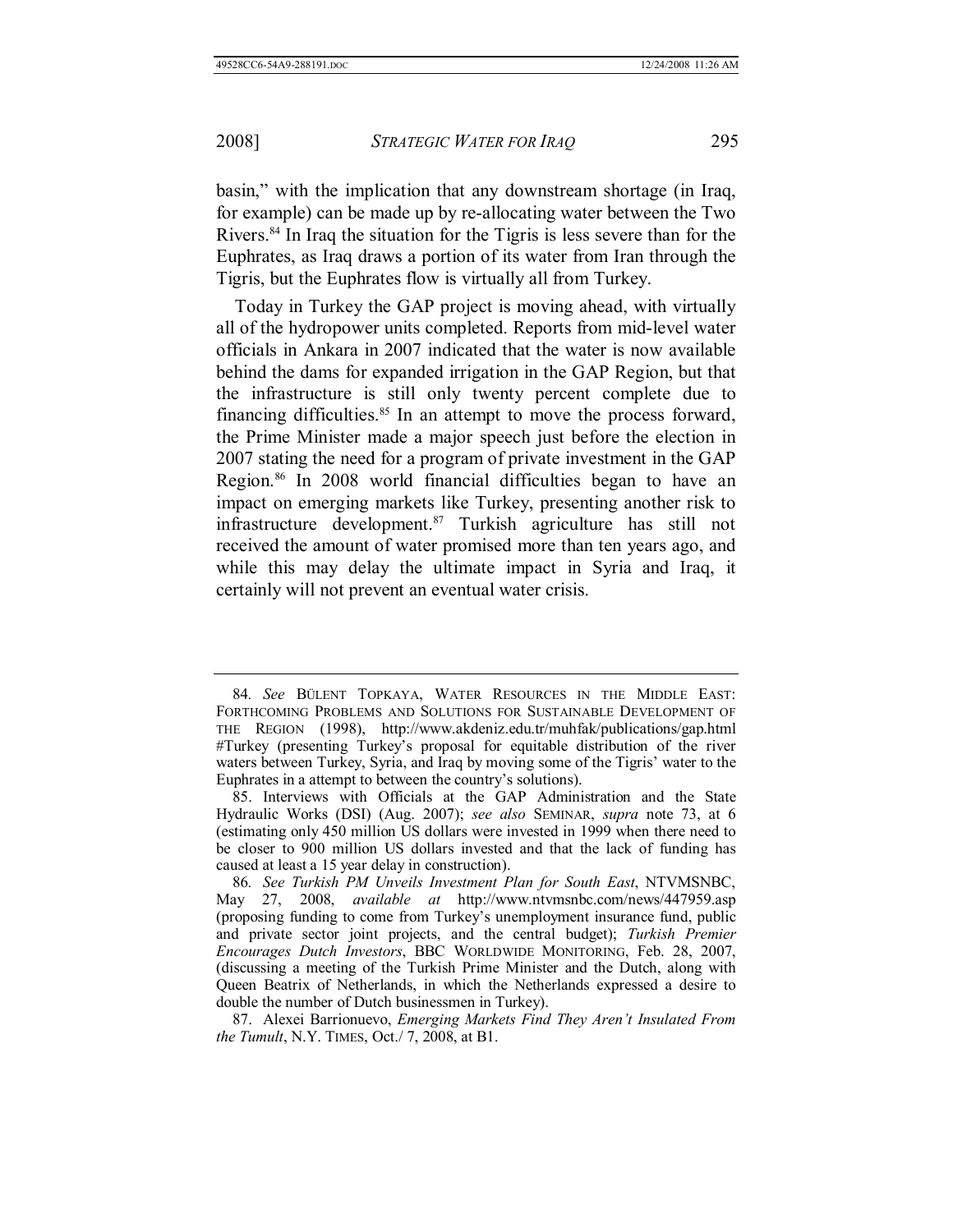#### VI. AVERTING A CRISIS

Although the GAP project in Turkey is behind schedule, the downstream impact is already apparent. In Iraq the decline in water quality and quantity is complicating the already difficult program of reconstruction. Under the leadership of Saddam Hussein, Iraq was uninterested in planning and coordinating water issues with Syria and Turkey. Water infrastructure in Iraq went into a steady and catastrophic state of decline. The "joint technical committee" on water resources between Turkey, Syria and Iraq did not meet between 1993 and 1997. In 2004, Turkey provided a limited amount of water flow data to the Iraqi Ministry of Water Resources, indicating that confidence-building measures are possible.<sup>88</sup> This was significant because the parties have long treated flow data as a national security secret.

Even more important than water quantity is the question of water quality. As more land is brought into production in Turkey, the agricultural return flow will surely reduce the quality of water received by the country's neighbors to the south. The question of water quality in the basin is not well documented or understood, in part because the parties are generally unwilling to make data available to outside review.

Will there be a water war in the Euphrates-Tigris Basin in the next ten to twenty years, when the GAP in Turkey significantly impacts the natural flow of the rivers? Rather than a classic shooting war, we are more likely to see tensions, exacerbated relations, human suffering and localized violence. With additional demands being made on the rivers by uncooperative parties, water quantity and quality will be a central cause of regional instability, leading to a decline in economic and public health conditions. This decline will in turn make the region's peoples more susceptible to fundamentalism and extremism, thereby undermining recent security gains.

 <sup>88.</sup> Interview with Waleed Abdel Hammad, Water Ministry of Iraq in Baghdad, Iraq (Aug. 1, 2004); *see also* CPA Press Release, *supra* note 58 (providing that Turkey and the Iraqi Ministry of Water Resources established a weekly exchange of information with important water flow data that has helped the Ministry gain sovereignty).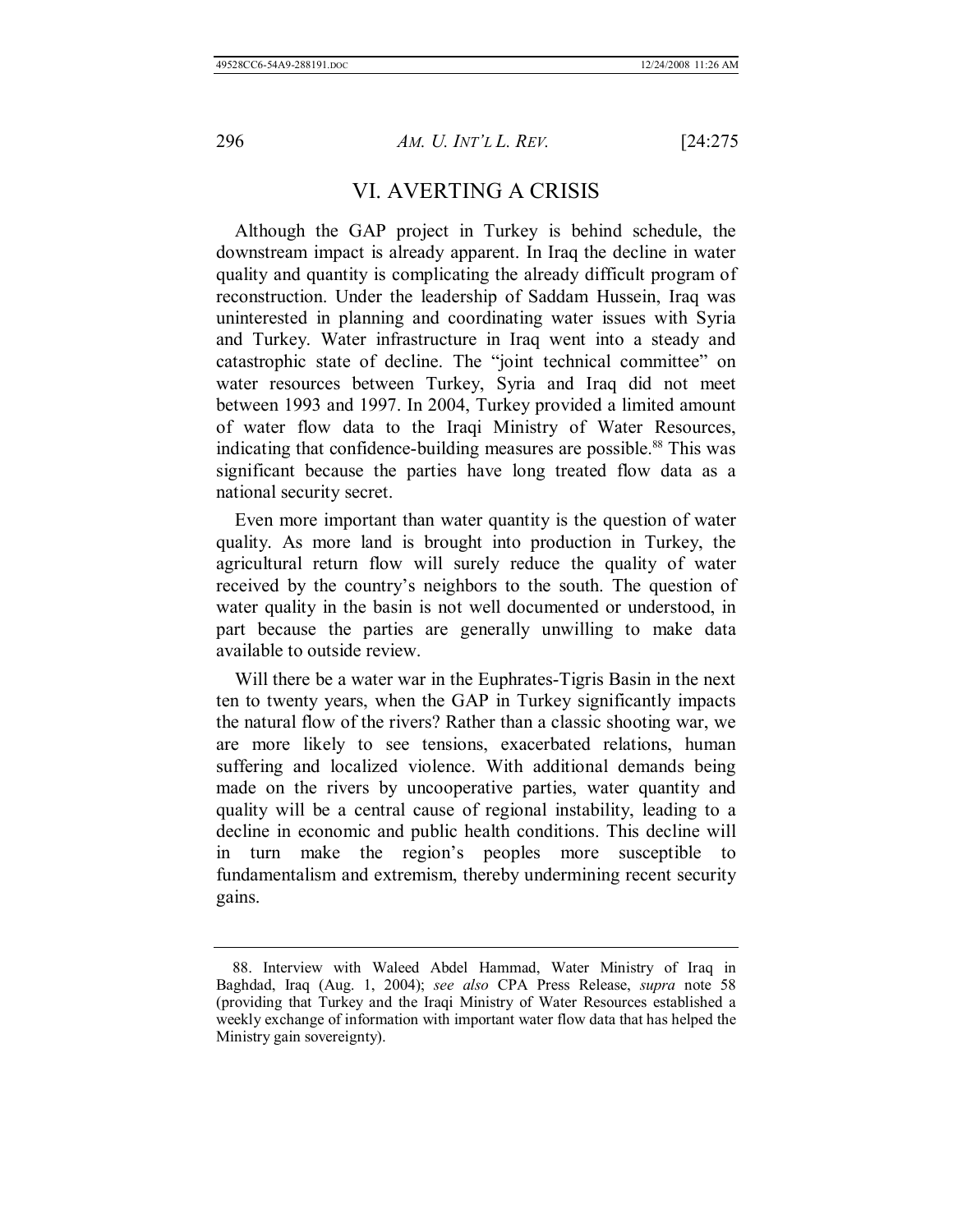In his article "WaterWorld," Robert Kaplan looks at the potential consequences of climate change and rising sea levels in Bangladesh.<sup>89</sup> He describes how the explosive mix of environmental degradation, human misery, and religious extremism is at work to destabilize the government. Water shortages can provoke the same results, as people find it more difficult to live their daily lives. This can in turn cause the people to turn to extremism and violence as their only recourse against an unresponsive government. In 2008 there were disturbing signs of instability based on regional food shortages; this could be a prelude to a greater threat when water supplies and water quality decline.<sup>90</sup>

What, if anything, can be done to avoid these consequences? There may now be an historic opportunity for the creation of an effective transboundary water initiative for Turkey, Syria and Iraq. Despite the current turmoil in Iraq, the parties have demonstrated the ability to meet and discuss confidence-building measures that could lay the groundwork for further cooperation. In January 2008, there were some promising signs that representatives of Turkey, Syria and Iraq were meeting to discuss issues of common interest in the water sector. $91$ 

A number of working models can provide a basis for regional cooperation. The International Joint Commission<sup>92</sup> addresses U.S.-Canadian water issues and the Mekong River Commission<sup>93</sup>

 <sup>89.</sup> Robert D. Kaplan, *Waterworld*, THE ATLANTIC, Jan.-Feb. 2008, at 60.

 <sup>90.</sup> Andrew Martin, *Mideast Facing Difficult Choice, Crops or Water,* N.Y. TIMES, July 21, 2008 at A1 (quoting Alan R. Richards, a professor of economics and environmental studies at the University of California, Santa Cruz: "The countries of the region are caught between the hammer of rising food prices and the anvil of steadily declining water availability per capita").

 <sup>91.</sup> Ercan Yavuz, *Turkey, Iraq, Syria to Initiate Water Talks*, TODAY'S ZAMAN, Mar. 12, 2008, *available at* http://www.todayszaman.com/tz-web/detaylar.do? load=detay&link=136183 (reporting recent meetings of water officials in Damascus and Istanbul, as well as a meeting of the Joint Technical Committee that had not met since 1993 on the Iraq Ministry of Water Resources web site in March 2008).

<sup>92</sup>*. See* International Joint Commission, http://www.ijc.org/en/home/ main\_accueil.htm (last visited Aug. 19, 2008) (illustrating that the International Joint Commission is an independent body for resolving disputes between the United States and Canada over the two countries' transboundary waters).

<sup>93</sup>*. See* The Mekong River Commission, http://www.mrcmekong.org/ (last visited Aug. 19, 2008) (explaining that the commission's role is to implement the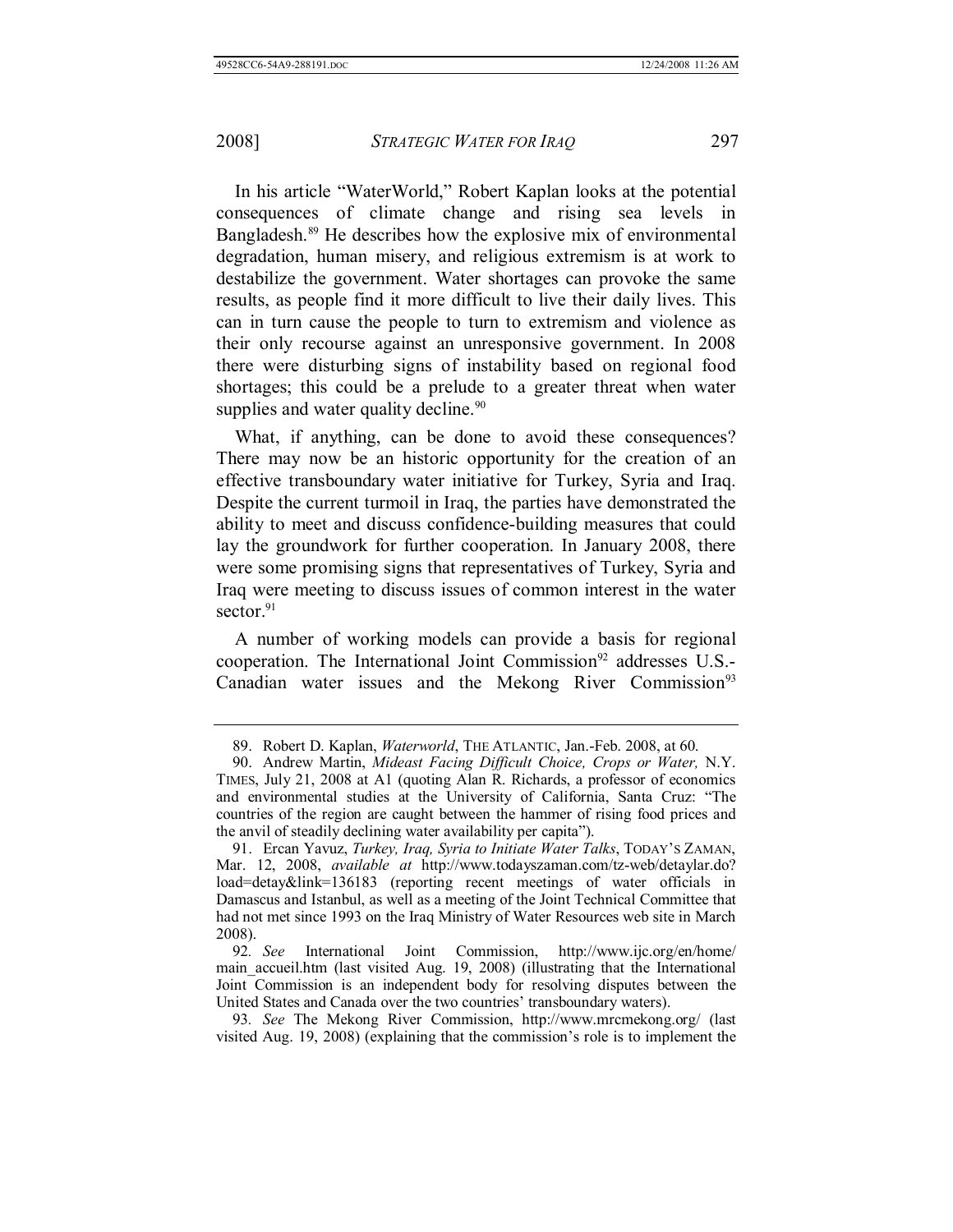coordinates water management efforts in Southeast Asia. Further, with international support, the parties should benefit from a diplomatic initiative similar to the one making progress in the Nile Basin.<sup>94</sup> The European Union and the World Bank can be principal agents, making it a truly international endeavor. Turkey will certianly resist the creation of an agency with anything that approaches regulatory powers, but an "initiative" that respects sovereignty could have some hope for success.

Over the past five years U.S. diplomacy has played a minor role with respect to water issues in the Euphrates-Tigris Basin.<sup>95</sup> During the period of U.S. occupation of Iraq there was little or no movement on the subject, other than the direct assistance to the Ministry of Water Resources previously mentioned. And since the Iraqis have regained sovereignty they have been generally too weak and divided to assert a clear foreign policy on any subject. But the US presidential elections in November 2008 could provide a catalyst for change. The Obama administration will hopefully enter the region with a renewed sense of purpose, and this could encourage movement and cooperation in the Basin. There should be a recognition in the United States that some well crafted diplomacy could help retain stability during a time of transition in Iraq, and promote long term benefits in the water sector.

We should not ignore a number of important programs that are already helping to encourage progress and confidence building measures in the Basin. The U.S. Army Corps of Engineers has developed a number of initiatives, including a basin-wide modeling

Agreement on the Cooperation for the Sustainable Development of the Mekong River Basin as agreed upon by Cambodia, Lao PDR, Thailand and Viet Nam).

 <sup>94.</sup> *See* Nile Basin Initiative, NBI Background, http://www.nilebasin.org/ index.php?option=com\_content&task=view&id=13&Itemid=42 (last visited Sept. 27, 2008) (describing the committee as a partnership developed by the countries of the Nile River and aimed at cooperative development of the Nile).

 <sup>95.</sup> In 2007, I inquired of a U.S. diplomat as to whether the United States had a policy to help build cooperation concerning water in the Euphrates-Tigris Basin. The answer revealed the state of affairs; "It depends on what you mean by policy." Interview with anonymous U.S. diplomat (2007).